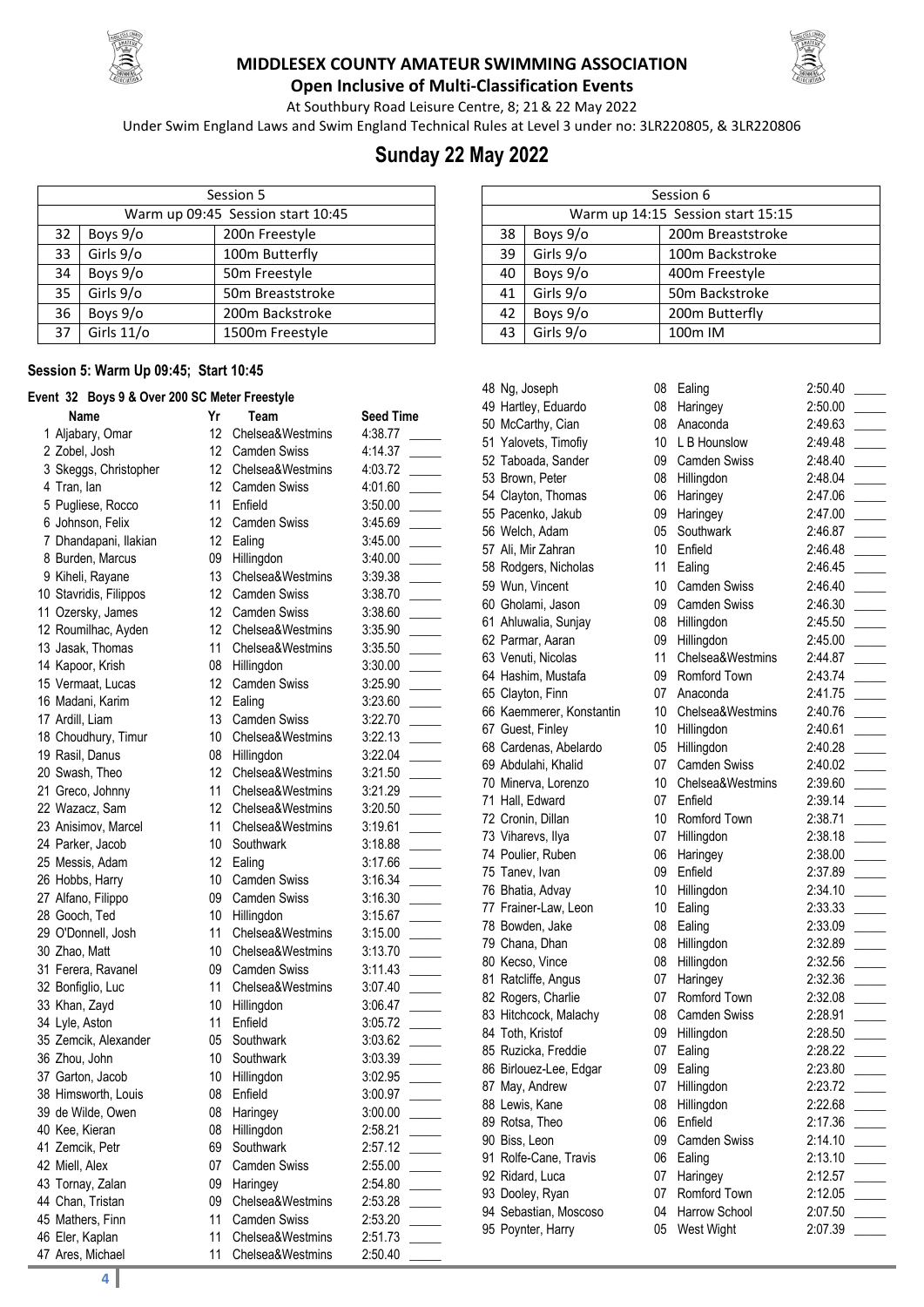



**Open Inclusive of Multi-Classification Events** At Southbury Road Leisure Centre, 8; 21& 22 May 2022

Under Swim England Laws and Swim England Technical Rules at Level 3 under no: 3LR220805, & 3LR220806

### **Sunday 22 May 2022**

| Event 33 Girls 9 & Over 100 SC Meter Butterfly |                                           |                 |                              |                    |  |
|------------------------------------------------|-------------------------------------------|-----------------|------------------------------|--------------------|--|
|                                                | Name                                      | Yr              | Team                         | <b>Seed Time</b>   |  |
|                                                | 1 Ralph Sargent, Elizabeth                | 11              | Chelsea&Westmins             | 2:15.60            |  |
|                                                | 2 Perryman, Imogen                        | 12              | Chelsea&Westmins             | 2:13.20            |  |
|                                                | 3 Hedger, Isabelle                        | 13              | <b>Barnet Copthall</b>       | 2:10.41            |  |
|                                                | 4 Karlsen, Sophia                         | 10              | Chelsea&Westmins             | 2:09.32            |  |
|                                                | 5 Cobby, Ruby                             | 12 <sup>°</sup> | Chelsea&Westmins             | 2:06.50            |  |
|                                                | 6 Sethi, Aryana                           | 12 <sup>°</sup> | Chelsea&Westmins             | 2:06.50            |  |
|                                                | 7 Jennings-Mace, Lola                     | 11              | L B Hounslow                 | 2:06.01            |  |
|                                                | 8 Cetin, Melissa                          | 11              | Chelsea&Westmins             | 2:01.50            |  |
|                                                | 9 Mastromarini, Mathilde                  | 10              | Southwark                    | 2:00.39            |  |
|                                                | 10 Lewis, Thea                            | 11              | Hillingdon                   | 2:00.00            |  |
|                                                | 11 Van't Hoogerhuijs, Tallulah            | 10              | <b>Staines</b>               | 1:59.44            |  |
|                                                | 12 Guyver, Gracie                         | 10              | <b>Camden Swiss</b>          | 1:57.70            |  |
|                                                | 13 Longo, Lavinia                         | 12              | Chelsea&Westmins             | 1:57.50            |  |
|                                                | 14 Koelsch, Nina                          | 10              | <b>Camden Swiss</b>          | 1:57.40            |  |
|                                                | 15 Perkins, Greta                         | 09              | Ealing                       | 1:57.02            |  |
|                                                | 16 Karlsen, Isabella                      | 12              | Chelsea&Westmins             | 1:56.00            |  |
|                                                | 17 Allen, Betsy                           | 10              | Hillingdon                   | 1:55.70            |  |
|                                                | 18 Lefevre, Giulia                        | 10 <sup>°</sup> | <b>Camden Swiss</b>          | 1:54.15            |  |
|                                                | 19 Tonska, Anastazja                      | 08              | Southwark                    | 1:53.00            |  |
|                                                | 20 Labrande, Sophia                       | 12              | Chelsea&Westmins             | 1:52.50            |  |
|                                                | 21 Ingram, Anna                           | 11              | Ealing                       | 1:51.47            |  |
|                                                | 22 Minerva, Arianna                       | 12              | Chelsea&Westmins             | 1:51.07            |  |
|                                                | 23 Marquez, Lara                          | 12              | Chelsea&Westmins             | 1:50.60            |  |
|                                                | 24 Dyakonyuk, Vasi                        | 10              | Chelsea&Westmins             | 1:50.59            |  |
|                                                | 25 Row, Evelyn                            | 12 <sup>°</sup> | Chelsea&Westmins             | 1:50.20            |  |
|                                                | 26 Hill, Inès                             | 12 <sup>°</sup> | Chelsea&Westmins             | 1:50.00            |  |
|                                                | 27 Al Faisal, Hissah                      | 09              | Chelsea&Westmins             | 1:49.26            |  |
|                                                | 28 Whiting, Hilda                         | 07              | Anaconda                     | 1:48.96            |  |
|                                                | 29 Woolliscroft, Elizabeth                | 08              | Ealing                       | 1:48.16            |  |
|                                                | 30 Zhang, Emma                            | 11              | Chelsea&Westmins             | 1:47.90            |  |
|                                                | 31 Morrison, Romilly                      | 10              | <b>Camden Swiss</b>          | 1:47.39            |  |
|                                                | 32 Howell-Jones, Edie                     | 09              | Ealing                       | 1:47.22            |  |
|                                                | 33 Long, Charley                          | 12              | Romford Town                 | 1:45.91            |  |
|                                                | 34 Huynh, Grace                           | 10              | <b>Camden Swiss</b>          | 1:45.67            |  |
|                                                | 35 Huby, Domi                             | 11              | Chelsea&Westmins             | 1:45.60            |  |
|                                                | 36 Harris, Clementine                     | 11              | Chelsea&Westmins             | 1:45.53            |  |
|                                                | 37 Kuzak, Julia                           | 12              | Hillingdon                   | 1:45.00            |  |
|                                                | 38 Colquhoun, Maia                        | 11              | Chelsea&Westmins             | 1:43.68            |  |
|                                                | 39 Ursini, Nikol                          | 11              | Chelsea&Westmins             | 1:42.90            |  |
|                                                | 40 Frankopan, Tekla                       | 09              | Chelsea&Westmins             | 1:42.31            |  |
|                                                | 41 Donnelly, Amelia                       | 12              | <b>Camden Swiss</b>          | 1:41.55            |  |
|                                                | 42 Rodgers, Emilia                        | 09              | Ealing                       | 1:41.00            |  |
|                                                | 43 Shah, Sierra                           | 09              | Hillingdon                   | 1:40.59            |  |
|                                                | 44 Slim, Liana                            | 11              | Chelsea&Westmins             | 1:40.50            |  |
|                                                | 45 Aman, Anya                             | 08              | Hillingdon                   | 1:40.00            |  |
|                                                | 46 Woodhouse, Christie                    | 11              | Hillingdon                   | 1:40.00            |  |
|                                                | 47 Latkowska, Livia                       | 10              | Chelsea&Westmins             | 1:39.50            |  |
|                                                | 48 Bunimovich, Olivia                     | 10              | Chelsea&Westmins             | 1:39.20            |  |
|                                                | 49 Court, Iris                            | 08              | Anaconda                     | 1:39.15            |  |
|                                                | 50 Hurcombe, Lulu                         | 11              | Haringey                     | 1:38.63            |  |
|                                                | 51 Sweeney, Ines                          | 11              | Chelsea&Westmins             | 1:38.50            |  |
|                                                | 52 Chiang, Isabella                       | 11<br>09        | <b>Camden Swiss</b>          | 1:38.44            |  |
|                                                | 53 Freyberg, Martha                       | 11              | Anaconda<br>Chelsea&Westmins | 1:38.28            |  |
|                                                | 54 Obaid, Dalal<br>55 North, Zara         | 11              | Chelsea&Westmins             | 1:38.00            |  |
|                                                |                                           | 08              |                              | 1:38.00            |  |
|                                                | 56 Randhawa, Ishpreet<br>57 Dixon, Sophia | 10              | Hillingdon<br>Romford Town   | 1:36.91<br>1:36.39 |  |
|                                                | 58 Comer, Analise                         | 10              | Chelsea&Westmins             | 1:36.20            |  |
|                                                | 59 Capelan-OBrien, Eireann                | 08              | Anaconda                     | 1:35.85            |  |
|                                                |                                           |                 |                              |                    |  |

| 60 Sennis, Eve                               |                       | 08 Ealing                    | 1:32.78          |  |
|----------------------------------------------|-----------------------|------------------------------|------------------|--|
| 61 Forsyth, Margarita                        | 11                    | Enfield                      | 1:32.51          |  |
| 62 Lemaitre, Juliette                        |                       | 08 Camden Swiss              | 1:32.45          |  |
| 63 Quin, Tara                                |                       | 10 Camden Swiss              | 1:32.38          |  |
| 64 Spyrou, Isabel                            | 07                    | Haringey                     | 1:31.73          |  |
| 65 Fairbairn, Khai                           | 09                    | Haringey                     | 1:30.21          |  |
| 66 Hanson, Amy                               | 10                    | Haringey                     | 1:30.00          |  |
| 67 Skinner, Lottie                           | 08                    | Haringey                     | 1:29.81          |  |
| 68 Nanassy, Melinda                          | 08                    | Hillingdon                   | 1:29.22          |  |
| 69 Gillam, Matilda                           | 07                    | <b>Camden Swiss</b>          | 1:29.21          |  |
| 70 Ung, Millie                               | 09                    | Southwark                    | 1:29.14          |  |
| 71 Ingleton, Isobella                        |                       | 10 Ealing                    | 1:29.00          |  |
| 72 Blumel, Maggie                            | 10 <sup>1</sup>       | <b>Camden Swiss</b>          | 1:28.75          |  |
| 73 Petropoulos, Zoe                          | 09                    | Chelsea&Westmins             | 1:28.61          |  |
| 74 Eguakhide, Ruthie                         | 09                    | Romford Town                 | 1:26.50          |  |
| 75 Leon, Ariella                             | 06                    | <b>Camden Swiss</b>          | 1:26.35          |  |
|                                              | 05                    | Enfield                      | 1:26.08          |  |
| 76 Dionissiou, Emma                          |                       |                              |                  |  |
| 77 Van Zyl, Amae                             | 09                    | Hillingdon                   | 1:25.50          |  |
| 78 Hudszky, Emily                            | 09                    | Haringey                     | 1:24.52          |  |
| 79 Panayi, Zoe                               | 09                    | Haringey                     | 1:24.52          |  |
| 80 Reder, Lilianna                           | 08                    | L B Hounslow                 | 1:24.13          |  |
| 81 Whittaker, Martha                         | 07                    | L B Hounslow                 | 1:22.68          |  |
| 82 White, Amelie                             | 05                    | <b>Camden Swiss</b>          | 1:20.65          |  |
| 83 Butterworth, Edie                         | 07                    | Anaconda                     | 1:20.63          |  |
| 84 Moore, Yuliya                             | 07                    | Southwark                    | 1:20.52          |  |
| 85 Botha, Lila                               | 08                    | Ealing                       | 1:20.02          |  |
| Event 34 Boys 9 & Over 50 SC Meter Freestyle |                       |                              |                  |  |
| Name                                         | Yr                    | Team                         | <b>Seed Time</b> |  |
| 1 Skeggs, Christopher                        | 12                    | Chelsea&Westmins             | 58.89            |  |
| 2 Johnson, Felix                             | 12                    | <b>Camden Swiss</b>          | 50.09            |  |
| 3 Tran, lan                                  |                       | 12 Camden Swiss              | 49.80            |  |
| 4 Djouder, Ryan                              |                       | 13 Ealing                    | 47.75            |  |
| 5 Boukhtouche, Sami                          |                       | 13 Ealing                    | 46.72            |  |
| 6 Stavridis, Filippos                        | 12                    | <b>Camden Swiss</b>          | 46.20            |  |
| 7 Ozersky, James                             |                       | 12 Camden Swiss              | 45.90            |  |
| 8 Nowosielski, Kacper                        |                       | 12 Ealing                    | 45.41            |  |
| 9 Turner, Alistair                           | 12 <sup>°</sup>       | Anaconda                     | 44.68            |  |
| 10 Dhandapani, Ilakian                       |                       | 12 Ealing                    | 44.36            |  |
| 11 Kiheli, Rayane                            | 13                    | Chelsea&Westmins             | 44.24            |  |
| 12 Roumilhac, Ayden                          |                       |                              | 44.01            |  |
|                                              | 12                    | Chelsea&Westmins             |                  |  |
|                                              | 11                    |                              |                  |  |
| 13 Pugliese, Rocco<br>14 Vermaat, Lucas      | 12                    | Enfield                      | 43.75<br>42.90   |  |
|                                              | 09                    | Camden Swiss<br>Hillingdon   |                  |  |
| 15 Burden, Marcus                            | 07                    |                              | 41.72            |  |
| 16 Cooper-Dobson, Jonathan                   |                       | Enfield<br>Chelsea&Westmins  | 41.63<br>41.59   |  |
| 17 Swash, Theo                               | 12                    | Chelsea&Westmins             |                  |  |
| 18 Wazacz, Sam                               | 12 <sup>°</sup><br>09 |                              | 41.51<br>41.45   |  |
| 19 Pedraza-Eguia, Jason                      | 11                    | Haringey<br>Chelsea&Westmins |                  |  |
| 20 Anisimov, Marcel                          |                       |                              | 41.15            |  |
| 21 Nikolaev, David                           | 09                    | Enfield                      | 41.10            |  |
| 22 Krasnodebski, Alexander                   | 11                    | Ealing                       | 40.92            |  |
| 23 Ardill, Liam                              | 13                    | Camden Swiss                 | 40.61            |  |
| 24 Guo, Lucas Jia He                         | 11<br>12              | Enfield<br>Chelsea&Westmins  | 40.53            |  |
| 25 Liu, Johnny                               | 11                    |                              | 40.07            |  |
| 26 O'Donnell, Josh                           | 08                    | Chelsea&Westmins             | 40.01            |  |
| 27 Kapoor, Krish                             |                       | Hillingdon                   | 39.71            |  |
| 28 Fitzgerald, Billy                         | 12<br>11              | Anaconda                     | 39.34            |  |
| 29 Hovell, Joshua<br>30 Madani, Karim        | 12                    | Ealing<br>Ealing             | 39.10<br>39.09   |  |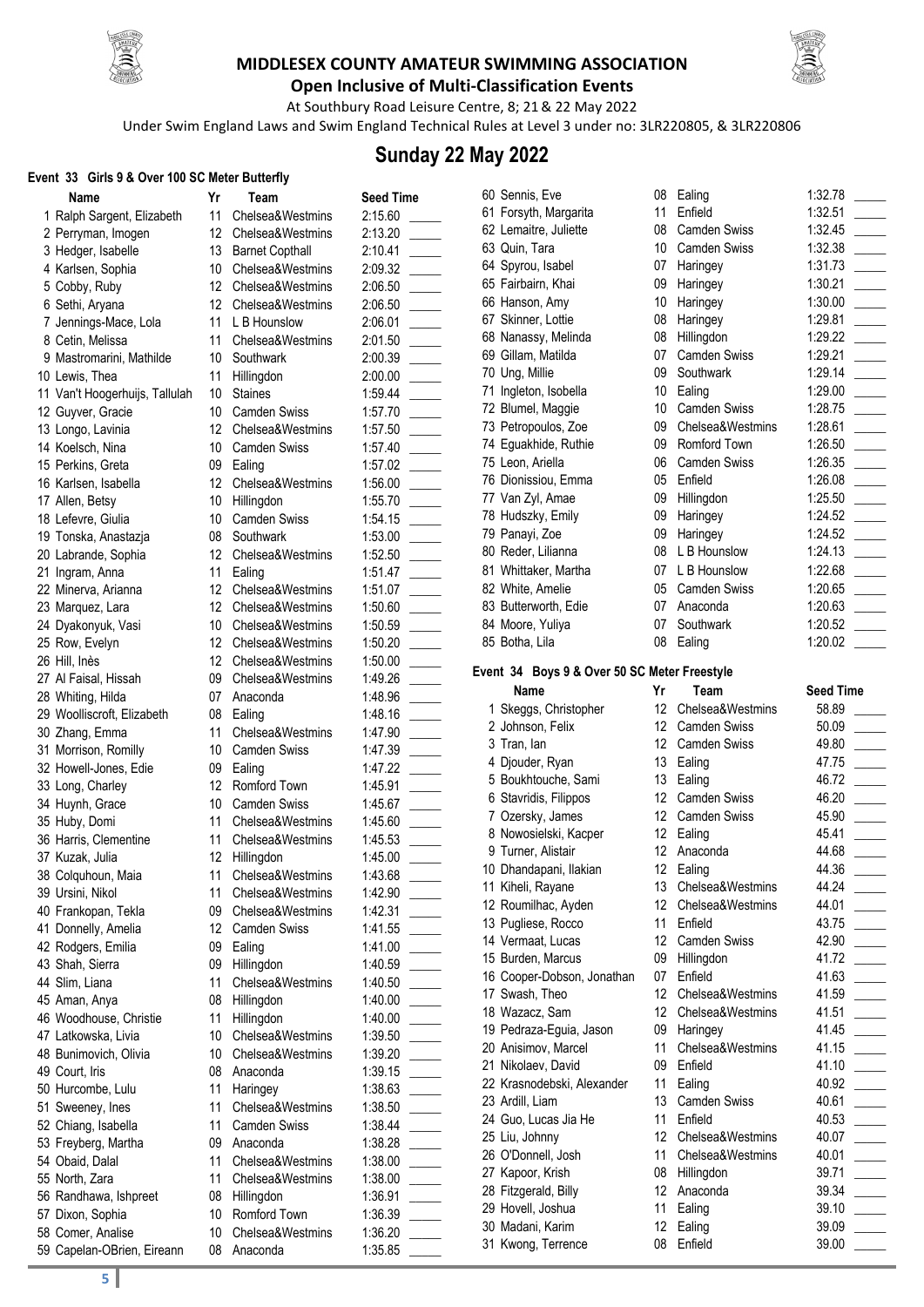

#### **MIDDLESEX COUNTY AMATEUR SWIMMING ASSOCIATION Open Inclusive of Multi-Classification Events**



At Southbury Road Leisure Centre, 8; 21& 22 May 2022

Under Swim England Laws and Swim England Technical Rules at Level 3 under no: 3LR220805, & 3LR220806

### **Sunday 22 May 2022**

#### **Event 34 ...(Boys 9 & Over 50 SC Meter Freestyle)**

| Name                       | Yr | Team                | <b>Seed Time</b> |
|----------------------------|----|---------------------|------------------|
| 32 Messis, Adam            | 12 | Ealing              | 38.93            |
| 33 Iffland, Noah           | 11 | Anaconda            | 38.34            |
| 34 Bowles, Osian           | 11 | Anaconda            | 38.21            |
| 35 Hartley, Eduardo        | 08 | Haringey            | 37.69            |
| 36 Greco, Johnny           | 11 | Chelsea&Westmins    | 37.61            |
| 37 Catchpole, Charlie      | 11 | Anaconda            | 37.45            |
| 38 Lyle, Aston             | 11 | Enfield             | 36.72            |
| 39 Kecso, Zoard            | 10 | Hillingdon          | 36.47            |
| 40 Manassero, Michael      | 08 | Haringey            | 36.28            |
| 41 Sharp, Marlee           | 10 | <b>Staines</b>      | 36.02            |
| 42 Ramin, Feodor           | 08 | <b>Camden Swiss</b> | 36.00            |
| 43 Miell, Alex             | 07 | <b>Camden Swiss</b> | 36.00            |
| 44 Ayling, Ben             | 10 | Southwark           | 35.93            |
| 45 Kwok, Ryan              | 10 | Ealing              | 35.91            |
| 46 Keyte, Otto             | 09 | Hillingdon          | 35.79            |
| 47 Himsworth, Louis        | 08 | Enfield             | 35.78            |
|                            | 09 | Enfield             | 35.78            |
| 48 Ciszewski, Alexander    | 09 |                     |                  |
| 49 Aleksandrov, Aleksandar |    | L B Hounslow        | 35.58            |
| 50 Ferera, Ravanel         | 09 | <b>Camden Swiss</b> | 35.56            |
| 51 Gilpin, Tobias          | 09 | Anaconda            | 35.55            |
| 52 Grynczel, Simon         | 09 | <b>Staines</b>      | 35.35            |
| 53 Gorin-Delmas, Elie      | 10 | Camden Swiss        | 34.99            |
| 54 Ali, Mir Zahran         | 10 | Enfield             | 34.82            |
| 55 Chan, Tristan           | 09 | Chelsea&Westmins    | 34.31            |
| 56 Mathers, Finn           | 11 | Camden Swiss        | 34.21            |
| 57 Ahluwalia, Sunjay       | 08 | Hillingdon          | 34.20            |
| 58 Parmar, Aaran           | 09 | Hillingdon          | 34.18            |
| 59 Wun, Vincent            | 10 | <b>Camden Swiss</b> | 34.10            |
| 60 Pacenko, Jakub          | 09 | Haringey            | 34.09            |
| 61 Willey, George          | 10 | Enfield             | 34.07            |
| 62 Hitchcock, Malachy      | 08 | <b>Camden Swiss</b> | 34.04            |
| 63 Guest, Finley           | 10 | Hillingdon          | 33.99            |
| 64 Kee, Kieran             | 08 | Hillingdon          | 33.99            |
| 65 Alvarado, Sam           | 09 | <b>Camden Swiss</b> | 33.98            |
| 66 Komatarov, Christian    | 09 | Enfield             | 33.90            |
| 67 Brown, Peter            | 08 | Hillingdon          | 33.77            |
| 68 Taboada, Sander         | 09 | <b>Camden Swiss</b> | 33.74            |
| 69 Eler, Kaplan            |    | 11 Chelsea&Westmins | 33.70            |
| 70 Clayton, Thomas         | 06 | Haringey            | 33.69            |
| 71 David, Christopher      | 08 | Enfield             | 33.55            |
| 72 Gill, Davi              | 08 | Enfield             | 33.55            |
| 73 Ares, Michael           | 11 | Chelsea&Westmins    | 33.50            |
|                            | 11 | Chelsea&Westmins    |                  |
| 74 Venuti, Nicolas         |    |                     | 33.50            |
| 75 Ali, David              | 08 | Enfield             | 33.49            |
| 76 Clayton, Finn           | 07 | Anaconda            | 33.48            |
| 77 Yalovets, Timofiy       | 10 | L B Hounslow        | 33.17            |
| 78 Cronin, Dillan          | 10 | Romford Town        | 33.09            |
| 79 Rodgers, Nicholas       | 11 | Ealing              | 32.90            |
| 80 Bhatia, Advay           | 10 | Hillingdon          | 32.59            |
| 81 Hashim, Mustafa         | 09 | Romford Town        | 32.54            |
| 82 Kaemmerer, Konstantin   | 10 | Chelsea&Westmins    | 32.30            |
| 83 Chana, Dhan             | 08 | Hillingdon          | 32.20            |
| 84 Judd, Caleb             | 08 | Romford Town        | 32.17            |
| 85 Minerva, Lorenzo        | 10 | Chelsea&Westmins    | 32.10            |
| 86 Augustine, Daniel       | 10 | Chelsea&Westmins    | 32.00            |
| 87 Welch, Adam             | 05 | Southwark           | 31.90            |
| 88 Frainer-Law, Leon       | 10 | Ealing              | 31.82            |
| 89 Viharevs, Ilya          | 07 | Hillingdon          | 31.49            |
|                            |    |                     |                  |

| 12<br>38.93<br>32 Messis, Adam<br>Ealing<br>11<br>38.34<br>33 Iffland, Noah<br>Anaconda<br>11<br>38.21<br>34 Bowles, Osian<br>Anaconda<br>35 Hartley, Eduardo<br>08<br>Haringey<br>37.69<br>36 Greco, Johnny<br>11<br>Chelsea&Westmins<br>37.61<br>11<br>37 Catchpole, Charlie<br>Anaconda<br>37.45<br>11<br>38 Lyle, Aston<br>Enfield<br>36.72<br>10<br>39 Kecso, Zoard<br>Hillingdon<br>36.47<br>40 Manassero, Michael<br>08<br>Haringey<br>36.28<br>10<br>41 Sharp, Marlee<br>Staines<br>36.02<br>42 Ramin, Feodor<br>08<br>Camden Swiss<br>36.00<br>07<br>43 Miell, Alex<br><b>Camden Swiss</b><br>36.00<br>10<br>Southwark<br>44 Ayling, Ben<br>35.93<br>45 Kwok, Ryan<br>10<br>Ealing<br>35.91<br>46 Keyte, Otto<br>09<br>Hillingdon<br>35.79<br>47 Himsworth, Louis<br>08<br>Enfield<br>35.78<br>48 Ciszewski, Alexander<br>09<br>Enfield<br>35.78<br>49 Aleksandrov, Aleksandar<br>09<br>L B Hounslow<br>35.58<br>50 Ferera, Ravanel<br>09<br>Camden Swiss<br>35.56<br>51 Gilpin, Tobias<br>09<br>35.55<br>Anaconda<br>52 Grynczel, Simon<br>09<br><b>Staines</b><br>35.35<br>53 Gorin-Delmas, Elie<br>10<br><b>Camden Swiss</b><br>34.99<br>10<br>Enfield<br>54 Ali, Mir Zahran<br>34.82<br>55 Chan, Tristan<br>09<br>Chelsea&Westmins<br>34.31<br>11<br>56 Mathers, Finn<br><b>Camden Swiss</b><br>34.21<br>57 Ahluwalia, Sunjay<br>34.20<br>08<br>Hillingdon<br>Hillingdon<br>58 Parmar, Aaran<br>09<br>34.18<br>59 Wun, Vincent<br>10<br><b>Camden Swiss</b><br>34.10<br>60 Pacenko, Jakub<br>09<br>Haringey<br>34.09<br>10<br>Enfield<br>61 Willey, George<br>34.07<br><b>Camden Swiss</b><br>62 Hitchcock, Malachy<br>08<br>34.04<br>10<br>Hillingdon<br>63 Guest, Finley<br>33.99<br>64 Kee, Kieran<br>08<br>Hillingdon<br>33.99<br>09<br><b>Camden Swiss</b><br>65 Alvarado, Sam<br>33.98<br>09<br>66 Komatarov, Christian<br>Enfield<br>33.90<br>08<br>Hillingdon<br>33.77<br>67 Brown, Peter<br>09<br><b>Camden Swiss</b><br>33.74<br>68 Taboada, Sander<br>69 Eler, Kaplan<br>11<br>Chelsea&Westmins<br>33.70<br>70 Clayton, Thomas<br>06<br>Haringey<br>33.69<br>Enfield<br>71 David, Christopher<br>08<br>33.55<br>72 Gill, Davi<br>Enfield<br>08<br>33.55<br>73 Ares, Michael<br>11<br>Chelsea&Westmins<br>33.50<br>11<br>74 Venuti, Nicolas<br>Chelsea&Westmins<br>33.50<br>75 Ali, David<br>08<br>Enfield<br>33.49<br>76 Clayton, Finn<br>07<br>Anaconda<br>33.48<br>L B Hounslow<br>77 Yalovets, Timofiy<br>10<br>33.17<br>10<br>Romford Town<br>78 Cronin, Dillan<br>33.09<br>11<br>79 Rodgers, Nicholas<br>Ealing<br>32.90<br>10<br>80 Bhatia, Advay<br>Hillingdon<br>32.59<br>09<br>Romford Town<br>81 Hashim, Mustafa<br>32.54<br>Chelsea&Westmins<br>82 Kaemmerer, Konstantin<br>10<br>32.30<br>08<br>83 Chana, Dhan<br>Hillingdon<br>32.20<br>Romford Town<br>84 Judd, Caleb<br>08<br>32.17<br>Chelsea&Westmins<br>85 Minerva, Lorenzo<br>10<br>32.10<br>86 Augustine, Daniel<br>10<br>Chelsea&Westmins<br>32.00<br>87 Welch, Adam<br>05<br>Southwark<br>31.90<br>88 Frainer-Law, Leon<br>10<br>Ealing<br>31.82<br>89 Viharevs, Ilya<br>07<br>Hillingdon<br>31.49<br>90 Ng, Joseph<br>08<br>Ealing<br>31.43 | Name | Yr | Team | <b>Seed Time</b> |
|--------------------------------------------------------------------------------------------------------------------------------------------------------------------------------------------------------------------------------------------------------------------------------------------------------------------------------------------------------------------------------------------------------------------------------------------------------------------------------------------------------------------------------------------------------------------------------------------------------------------------------------------------------------------------------------------------------------------------------------------------------------------------------------------------------------------------------------------------------------------------------------------------------------------------------------------------------------------------------------------------------------------------------------------------------------------------------------------------------------------------------------------------------------------------------------------------------------------------------------------------------------------------------------------------------------------------------------------------------------------------------------------------------------------------------------------------------------------------------------------------------------------------------------------------------------------------------------------------------------------------------------------------------------------------------------------------------------------------------------------------------------------------------------------------------------------------------------------------------------------------------------------------------------------------------------------------------------------------------------------------------------------------------------------------------------------------------------------------------------------------------------------------------------------------------------------------------------------------------------------------------------------------------------------------------------------------------------------------------------------------------------------------------------------------------------------------------------------------------------------------------------------------------------------------------------------------------------------------------------------------------------------------------------------------------------------------------------------------------------------------------------------------------------------------------------------------------------------------------------------------------------------------------------------------------------------------------------------------------------------------------------------------------------------------------------------------------------------------------------------------------------------|------|----|------|------------------|
|                                                                                                                                                                                                                                                                                                                                                                                                                                                                                                                                                                                                                                                                                                                                                                                                                                                                                                                                                                                                                                                                                                                                                                                                                                                                                                                                                                                                                                                                                                                                                                                                                                                                                                                                                                                                                                                                                                                                                                                                                                                                                                                                                                                                                                                                                                                                                                                                                                                                                                                                                                                                                                                                                                                                                                                                                                                                                                                                                                                                                                                                                                                                            |      |    |      |                  |
|                                                                                                                                                                                                                                                                                                                                                                                                                                                                                                                                                                                                                                                                                                                                                                                                                                                                                                                                                                                                                                                                                                                                                                                                                                                                                                                                                                                                                                                                                                                                                                                                                                                                                                                                                                                                                                                                                                                                                                                                                                                                                                                                                                                                                                                                                                                                                                                                                                                                                                                                                                                                                                                                                                                                                                                                                                                                                                                                                                                                                                                                                                                                            |      |    |      |                  |
|                                                                                                                                                                                                                                                                                                                                                                                                                                                                                                                                                                                                                                                                                                                                                                                                                                                                                                                                                                                                                                                                                                                                                                                                                                                                                                                                                                                                                                                                                                                                                                                                                                                                                                                                                                                                                                                                                                                                                                                                                                                                                                                                                                                                                                                                                                                                                                                                                                                                                                                                                                                                                                                                                                                                                                                                                                                                                                                                                                                                                                                                                                                                            |      |    |      |                  |
|                                                                                                                                                                                                                                                                                                                                                                                                                                                                                                                                                                                                                                                                                                                                                                                                                                                                                                                                                                                                                                                                                                                                                                                                                                                                                                                                                                                                                                                                                                                                                                                                                                                                                                                                                                                                                                                                                                                                                                                                                                                                                                                                                                                                                                                                                                                                                                                                                                                                                                                                                                                                                                                                                                                                                                                                                                                                                                                                                                                                                                                                                                                                            |      |    |      |                  |
|                                                                                                                                                                                                                                                                                                                                                                                                                                                                                                                                                                                                                                                                                                                                                                                                                                                                                                                                                                                                                                                                                                                                                                                                                                                                                                                                                                                                                                                                                                                                                                                                                                                                                                                                                                                                                                                                                                                                                                                                                                                                                                                                                                                                                                                                                                                                                                                                                                                                                                                                                                                                                                                                                                                                                                                                                                                                                                                                                                                                                                                                                                                                            |      |    |      |                  |
|                                                                                                                                                                                                                                                                                                                                                                                                                                                                                                                                                                                                                                                                                                                                                                                                                                                                                                                                                                                                                                                                                                                                                                                                                                                                                                                                                                                                                                                                                                                                                                                                                                                                                                                                                                                                                                                                                                                                                                                                                                                                                                                                                                                                                                                                                                                                                                                                                                                                                                                                                                                                                                                                                                                                                                                                                                                                                                                                                                                                                                                                                                                                            |      |    |      |                  |
|                                                                                                                                                                                                                                                                                                                                                                                                                                                                                                                                                                                                                                                                                                                                                                                                                                                                                                                                                                                                                                                                                                                                                                                                                                                                                                                                                                                                                                                                                                                                                                                                                                                                                                                                                                                                                                                                                                                                                                                                                                                                                                                                                                                                                                                                                                                                                                                                                                                                                                                                                                                                                                                                                                                                                                                                                                                                                                                                                                                                                                                                                                                                            |      |    |      |                  |
|                                                                                                                                                                                                                                                                                                                                                                                                                                                                                                                                                                                                                                                                                                                                                                                                                                                                                                                                                                                                                                                                                                                                                                                                                                                                                                                                                                                                                                                                                                                                                                                                                                                                                                                                                                                                                                                                                                                                                                                                                                                                                                                                                                                                                                                                                                                                                                                                                                                                                                                                                                                                                                                                                                                                                                                                                                                                                                                                                                                                                                                                                                                                            |      |    |      |                  |
|                                                                                                                                                                                                                                                                                                                                                                                                                                                                                                                                                                                                                                                                                                                                                                                                                                                                                                                                                                                                                                                                                                                                                                                                                                                                                                                                                                                                                                                                                                                                                                                                                                                                                                                                                                                                                                                                                                                                                                                                                                                                                                                                                                                                                                                                                                                                                                                                                                                                                                                                                                                                                                                                                                                                                                                                                                                                                                                                                                                                                                                                                                                                            |      |    |      |                  |
|                                                                                                                                                                                                                                                                                                                                                                                                                                                                                                                                                                                                                                                                                                                                                                                                                                                                                                                                                                                                                                                                                                                                                                                                                                                                                                                                                                                                                                                                                                                                                                                                                                                                                                                                                                                                                                                                                                                                                                                                                                                                                                                                                                                                                                                                                                                                                                                                                                                                                                                                                                                                                                                                                                                                                                                                                                                                                                                                                                                                                                                                                                                                            |      |    |      |                  |
|                                                                                                                                                                                                                                                                                                                                                                                                                                                                                                                                                                                                                                                                                                                                                                                                                                                                                                                                                                                                                                                                                                                                                                                                                                                                                                                                                                                                                                                                                                                                                                                                                                                                                                                                                                                                                                                                                                                                                                                                                                                                                                                                                                                                                                                                                                                                                                                                                                                                                                                                                                                                                                                                                                                                                                                                                                                                                                                                                                                                                                                                                                                                            |      |    |      |                  |
|                                                                                                                                                                                                                                                                                                                                                                                                                                                                                                                                                                                                                                                                                                                                                                                                                                                                                                                                                                                                                                                                                                                                                                                                                                                                                                                                                                                                                                                                                                                                                                                                                                                                                                                                                                                                                                                                                                                                                                                                                                                                                                                                                                                                                                                                                                                                                                                                                                                                                                                                                                                                                                                                                                                                                                                                                                                                                                                                                                                                                                                                                                                                            |      |    |      |                  |
|                                                                                                                                                                                                                                                                                                                                                                                                                                                                                                                                                                                                                                                                                                                                                                                                                                                                                                                                                                                                                                                                                                                                                                                                                                                                                                                                                                                                                                                                                                                                                                                                                                                                                                                                                                                                                                                                                                                                                                                                                                                                                                                                                                                                                                                                                                                                                                                                                                                                                                                                                                                                                                                                                                                                                                                                                                                                                                                                                                                                                                                                                                                                            |      |    |      |                  |
|                                                                                                                                                                                                                                                                                                                                                                                                                                                                                                                                                                                                                                                                                                                                                                                                                                                                                                                                                                                                                                                                                                                                                                                                                                                                                                                                                                                                                                                                                                                                                                                                                                                                                                                                                                                                                                                                                                                                                                                                                                                                                                                                                                                                                                                                                                                                                                                                                                                                                                                                                                                                                                                                                                                                                                                                                                                                                                                                                                                                                                                                                                                                            |      |    |      |                  |
|                                                                                                                                                                                                                                                                                                                                                                                                                                                                                                                                                                                                                                                                                                                                                                                                                                                                                                                                                                                                                                                                                                                                                                                                                                                                                                                                                                                                                                                                                                                                                                                                                                                                                                                                                                                                                                                                                                                                                                                                                                                                                                                                                                                                                                                                                                                                                                                                                                                                                                                                                                                                                                                                                                                                                                                                                                                                                                                                                                                                                                                                                                                                            |      |    |      |                  |
|                                                                                                                                                                                                                                                                                                                                                                                                                                                                                                                                                                                                                                                                                                                                                                                                                                                                                                                                                                                                                                                                                                                                                                                                                                                                                                                                                                                                                                                                                                                                                                                                                                                                                                                                                                                                                                                                                                                                                                                                                                                                                                                                                                                                                                                                                                                                                                                                                                                                                                                                                                                                                                                                                                                                                                                                                                                                                                                                                                                                                                                                                                                                            |      |    |      |                  |
|                                                                                                                                                                                                                                                                                                                                                                                                                                                                                                                                                                                                                                                                                                                                                                                                                                                                                                                                                                                                                                                                                                                                                                                                                                                                                                                                                                                                                                                                                                                                                                                                                                                                                                                                                                                                                                                                                                                                                                                                                                                                                                                                                                                                                                                                                                                                                                                                                                                                                                                                                                                                                                                                                                                                                                                                                                                                                                                                                                                                                                                                                                                                            |      |    |      |                  |
|                                                                                                                                                                                                                                                                                                                                                                                                                                                                                                                                                                                                                                                                                                                                                                                                                                                                                                                                                                                                                                                                                                                                                                                                                                                                                                                                                                                                                                                                                                                                                                                                                                                                                                                                                                                                                                                                                                                                                                                                                                                                                                                                                                                                                                                                                                                                                                                                                                                                                                                                                                                                                                                                                                                                                                                                                                                                                                                                                                                                                                                                                                                                            |      |    |      |                  |
|                                                                                                                                                                                                                                                                                                                                                                                                                                                                                                                                                                                                                                                                                                                                                                                                                                                                                                                                                                                                                                                                                                                                                                                                                                                                                                                                                                                                                                                                                                                                                                                                                                                                                                                                                                                                                                                                                                                                                                                                                                                                                                                                                                                                                                                                                                                                                                                                                                                                                                                                                                                                                                                                                                                                                                                                                                                                                                                                                                                                                                                                                                                                            |      |    |      |                  |
|                                                                                                                                                                                                                                                                                                                                                                                                                                                                                                                                                                                                                                                                                                                                                                                                                                                                                                                                                                                                                                                                                                                                                                                                                                                                                                                                                                                                                                                                                                                                                                                                                                                                                                                                                                                                                                                                                                                                                                                                                                                                                                                                                                                                                                                                                                                                                                                                                                                                                                                                                                                                                                                                                                                                                                                                                                                                                                                                                                                                                                                                                                                                            |      |    |      |                  |
|                                                                                                                                                                                                                                                                                                                                                                                                                                                                                                                                                                                                                                                                                                                                                                                                                                                                                                                                                                                                                                                                                                                                                                                                                                                                                                                                                                                                                                                                                                                                                                                                                                                                                                                                                                                                                                                                                                                                                                                                                                                                                                                                                                                                                                                                                                                                                                                                                                                                                                                                                                                                                                                                                                                                                                                                                                                                                                                                                                                                                                                                                                                                            |      |    |      |                  |
|                                                                                                                                                                                                                                                                                                                                                                                                                                                                                                                                                                                                                                                                                                                                                                                                                                                                                                                                                                                                                                                                                                                                                                                                                                                                                                                                                                                                                                                                                                                                                                                                                                                                                                                                                                                                                                                                                                                                                                                                                                                                                                                                                                                                                                                                                                                                                                                                                                                                                                                                                                                                                                                                                                                                                                                                                                                                                                                                                                                                                                                                                                                                            |      |    |      |                  |
|                                                                                                                                                                                                                                                                                                                                                                                                                                                                                                                                                                                                                                                                                                                                                                                                                                                                                                                                                                                                                                                                                                                                                                                                                                                                                                                                                                                                                                                                                                                                                                                                                                                                                                                                                                                                                                                                                                                                                                                                                                                                                                                                                                                                                                                                                                                                                                                                                                                                                                                                                                                                                                                                                                                                                                                                                                                                                                                                                                                                                                                                                                                                            |      |    |      |                  |
|                                                                                                                                                                                                                                                                                                                                                                                                                                                                                                                                                                                                                                                                                                                                                                                                                                                                                                                                                                                                                                                                                                                                                                                                                                                                                                                                                                                                                                                                                                                                                                                                                                                                                                                                                                                                                                                                                                                                                                                                                                                                                                                                                                                                                                                                                                                                                                                                                                                                                                                                                                                                                                                                                                                                                                                                                                                                                                                                                                                                                                                                                                                                            |      |    |      |                  |
|                                                                                                                                                                                                                                                                                                                                                                                                                                                                                                                                                                                                                                                                                                                                                                                                                                                                                                                                                                                                                                                                                                                                                                                                                                                                                                                                                                                                                                                                                                                                                                                                                                                                                                                                                                                                                                                                                                                                                                                                                                                                                                                                                                                                                                                                                                                                                                                                                                                                                                                                                                                                                                                                                                                                                                                                                                                                                                                                                                                                                                                                                                                                            |      |    |      |                  |
|                                                                                                                                                                                                                                                                                                                                                                                                                                                                                                                                                                                                                                                                                                                                                                                                                                                                                                                                                                                                                                                                                                                                                                                                                                                                                                                                                                                                                                                                                                                                                                                                                                                                                                                                                                                                                                                                                                                                                                                                                                                                                                                                                                                                                                                                                                                                                                                                                                                                                                                                                                                                                                                                                                                                                                                                                                                                                                                                                                                                                                                                                                                                            |      |    |      |                  |
|                                                                                                                                                                                                                                                                                                                                                                                                                                                                                                                                                                                                                                                                                                                                                                                                                                                                                                                                                                                                                                                                                                                                                                                                                                                                                                                                                                                                                                                                                                                                                                                                                                                                                                                                                                                                                                                                                                                                                                                                                                                                                                                                                                                                                                                                                                                                                                                                                                                                                                                                                                                                                                                                                                                                                                                                                                                                                                                                                                                                                                                                                                                                            |      |    |      |                  |
|                                                                                                                                                                                                                                                                                                                                                                                                                                                                                                                                                                                                                                                                                                                                                                                                                                                                                                                                                                                                                                                                                                                                                                                                                                                                                                                                                                                                                                                                                                                                                                                                                                                                                                                                                                                                                                                                                                                                                                                                                                                                                                                                                                                                                                                                                                                                                                                                                                                                                                                                                                                                                                                                                                                                                                                                                                                                                                                                                                                                                                                                                                                                            |      |    |      |                  |
|                                                                                                                                                                                                                                                                                                                                                                                                                                                                                                                                                                                                                                                                                                                                                                                                                                                                                                                                                                                                                                                                                                                                                                                                                                                                                                                                                                                                                                                                                                                                                                                                                                                                                                                                                                                                                                                                                                                                                                                                                                                                                                                                                                                                                                                                                                                                                                                                                                                                                                                                                                                                                                                                                                                                                                                                                                                                                                                                                                                                                                                                                                                                            |      |    |      |                  |
|                                                                                                                                                                                                                                                                                                                                                                                                                                                                                                                                                                                                                                                                                                                                                                                                                                                                                                                                                                                                                                                                                                                                                                                                                                                                                                                                                                                                                                                                                                                                                                                                                                                                                                                                                                                                                                                                                                                                                                                                                                                                                                                                                                                                                                                                                                                                                                                                                                                                                                                                                                                                                                                                                                                                                                                                                                                                                                                                                                                                                                                                                                                                            |      |    |      |                  |
|                                                                                                                                                                                                                                                                                                                                                                                                                                                                                                                                                                                                                                                                                                                                                                                                                                                                                                                                                                                                                                                                                                                                                                                                                                                                                                                                                                                                                                                                                                                                                                                                                                                                                                                                                                                                                                                                                                                                                                                                                                                                                                                                                                                                                                                                                                                                                                                                                                                                                                                                                                                                                                                                                                                                                                                                                                                                                                                                                                                                                                                                                                                                            |      |    |      |                  |
|                                                                                                                                                                                                                                                                                                                                                                                                                                                                                                                                                                                                                                                                                                                                                                                                                                                                                                                                                                                                                                                                                                                                                                                                                                                                                                                                                                                                                                                                                                                                                                                                                                                                                                                                                                                                                                                                                                                                                                                                                                                                                                                                                                                                                                                                                                                                                                                                                                                                                                                                                                                                                                                                                                                                                                                                                                                                                                                                                                                                                                                                                                                                            |      |    |      |                  |
|                                                                                                                                                                                                                                                                                                                                                                                                                                                                                                                                                                                                                                                                                                                                                                                                                                                                                                                                                                                                                                                                                                                                                                                                                                                                                                                                                                                                                                                                                                                                                                                                                                                                                                                                                                                                                                                                                                                                                                                                                                                                                                                                                                                                                                                                                                                                                                                                                                                                                                                                                                                                                                                                                                                                                                                                                                                                                                                                                                                                                                                                                                                                            |      |    |      |                  |
|                                                                                                                                                                                                                                                                                                                                                                                                                                                                                                                                                                                                                                                                                                                                                                                                                                                                                                                                                                                                                                                                                                                                                                                                                                                                                                                                                                                                                                                                                                                                                                                                                                                                                                                                                                                                                                                                                                                                                                                                                                                                                                                                                                                                                                                                                                                                                                                                                                                                                                                                                                                                                                                                                                                                                                                                                                                                                                                                                                                                                                                                                                                                            |      |    |      |                  |
|                                                                                                                                                                                                                                                                                                                                                                                                                                                                                                                                                                                                                                                                                                                                                                                                                                                                                                                                                                                                                                                                                                                                                                                                                                                                                                                                                                                                                                                                                                                                                                                                                                                                                                                                                                                                                                                                                                                                                                                                                                                                                                                                                                                                                                                                                                                                                                                                                                                                                                                                                                                                                                                                                                                                                                                                                                                                                                                                                                                                                                                                                                                                            |      |    |      |                  |
|                                                                                                                                                                                                                                                                                                                                                                                                                                                                                                                                                                                                                                                                                                                                                                                                                                                                                                                                                                                                                                                                                                                                                                                                                                                                                                                                                                                                                                                                                                                                                                                                                                                                                                                                                                                                                                                                                                                                                                                                                                                                                                                                                                                                                                                                                                                                                                                                                                                                                                                                                                                                                                                                                                                                                                                                                                                                                                                                                                                                                                                                                                                                            |      |    |      |                  |
|                                                                                                                                                                                                                                                                                                                                                                                                                                                                                                                                                                                                                                                                                                                                                                                                                                                                                                                                                                                                                                                                                                                                                                                                                                                                                                                                                                                                                                                                                                                                                                                                                                                                                                                                                                                                                                                                                                                                                                                                                                                                                                                                                                                                                                                                                                                                                                                                                                                                                                                                                                                                                                                                                                                                                                                                                                                                                                                                                                                                                                                                                                                                            |      |    |      |                  |
|                                                                                                                                                                                                                                                                                                                                                                                                                                                                                                                                                                                                                                                                                                                                                                                                                                                                                                                                                                                                                                                                                                                                                                                                                                                                                                                                                                                                                                                                                                                                                                                                                                                                                                                                                                                                                                                                                                                                                                                                                                                                                                                                                                                                                                                                                                                                                                                                                                                                                                                                                                                                                                                                                                                                                                                                                                                                                                                                                                                                                                                                                                                                            |      |    |      |                  |
|                                                                                                                                                                                                                                                                                                                                                                                                                                                                                                                                                                                                                                                                                                                                                                                                                                                                                                                                                                                                                                                                                                                                                                                                                                                                                                                                                                                                                                                                                                                                                                                                                                                                                                                                                                                                                                                                                                                                                                                                                                                                                                                                                                                                                                                                                                                                                                                                                                                                                                                                                                                                                                                                                                                                                                                                                                                                                                                                                                                                                                                                                                                                            |      |    |      |                  |
|                                                                                                                                                                                                                                                                                                                                                                                                                                                                                                                                                                                                                                                                                                                                                                                                                                                                                                                                                                                                                                                                                                                                                                                                                                                                                                                                                                                                                                                                                                                                                                                                                                                                                                                                                                                                                                                                                                                                                                                                                                                                                                                                                                                                                                                                                                                                                                                                                                                                                                                                                                                                                                                                                                                                                                                                                                                                                                                                                                                                                                                                                                                                            |      |    |      |                  |
|                                                                                                                                                                                                                                                                                                                                                                                                                                                                                                                                                                                                                                                                                                                                                                                                                                                                                                                                                                                                                                                                                                                                                                                                                                                                                                                                                                                                                                                                                                                                                                                                                                                                                                                                                                                                                                                                                                                                                                                                                                                                                                                                                                                                                                                                                                                                                                                                                                                                                                                                                                                                                                                                                                                                                                                                                                                                                                                                                                                                                                                                                                                                            |      |    |      |                  |
|                                                                                                                                                                                                                                                                                                                                                                                                                                                                                                                                                                                                                                                                                                                                                                                                                                                                                                                                                                                                                                                                                                                                                                                                                                                                                                                                                                                                                                                                                                                                                                                                                                                                                                                                                                                                                                                                                                                                                                                                                                                                                                                                                                                                                                                                                                                                                                                                                                                                                                                                                                                                                                                                                                                                                                                                                                                                                                                                                                                                                                                                                                                                            |      |    |      |                  |
|                                                                                                                                                                                                                                                                                                                                                                                                                                                                                                                                                                                                                                                                                                                                                                                                                                                                                                                                                                                                                                                                                                                                                                                                                                                                                                                                                                                                                                                                                                                                                                                                                                                                                                                                                                                                                                                                                                                                                                                                                                                                                                                                                                                                                                                                                                                                                                                                                                                                                                                                                                                                                                                                                                                                                                                                                                                                                                                                                                                                                                                                                                                                            |      |    |      |                  |
|                                                                                                                                                                                                                                                                                                                                                                                                                                                                                                                                                                                                                                                                                                                                                                                                                                                                                                                                                                                                                                                                                                                                                                                                                                                                                                                                                                                                                                                                                                                                                                                                                                                                                                                                                                                                                                                                                                                                                                                                                                                                                                                                                                                                                                                                                                                                                                                                                                                                                                                                                                                                                                                                                                                                                                                                                                                                                                                                                                                                                                                                                                                                            |      |    |      |                  |
|                                                                                                                                                                                                                                                                                                                                                                                                                                                                                                                                                                                                                                                                                                                                                                                                                                                                                                                                                                                                                                                                                                                                                                                                                                                                                                                                                                                                                                                                                                                                                                                                                                                                                                                                                                                                                                                                                                                                                                                                                                                                                                                                                                                                                                                                                                                                                                                                                                                                                                                                                                                                                                                                                                                                                                                                                                                                                                                                                                                                                                                                                                                                            |      |    |      |                  |
|                                                                                                                                                                                                                                                                                                                                                                                                                                                                                                                                                                                                                                                                                                                                                                                                                                                                                                                                                                                                                                                                                                                                                                                                                                                                                                                                                                                                                                                                                                                                                                                                                                                                                                                                                                                                                                                                                                                                                                                                                                                                                                                                                                                                                                                                                                                                                                                                                                                                                                                                                                                                                                                                                                                                                                                                                                                                                                                                                                                                                                                                                                                                            |      |    |      |                  |
|                                                                                                                                                                                                                                                                                                                                                                                                                                                                                                                                                                                                                                                                                                                                                                                                                                                                                                                                                                                                                                                                                                                                                                                                                                                                                                                                                                                                                                                                                                                                                                                                                                                                                                                                                                                                                                                                                                                                                                                                                                                                                                                                                                                                                                                                                                                                                                                                                                                                                                                                                                                                                                                                                                                                                                                                                                                                                                                                                                                                                                                                                                                                            |      |    |      |                  |
|                                                                                                                                                                                                                                                                                                                                                                                                                                                                                                                                                                                                                                                                                                                                                                                                                                                                                                                                                                                                                                                                                                                                                                                                                                                                                                                                                                                                                                                                                                                                                                                                                                                                                                                                                                                                                                                                                                                                                                                                                                                                                                                                                                                                                                                                                                                                                                                                                                                                                                                                                                                                                                                                                                                                                                                                                                                                                                                                                                                                                                                                                                                                            |      |    |      |                  |
|                                                                                                                                                                                                                                                                                                                                                                                                                                                                                                                                                                                                                                                                                                                                                                                                                                                                                                                                                                                                                                                                                                                                                                                                                                                                                                                                                                                                                                                                                                                                                                                                                                                                                                                                                                                                                                                                                                                                                                                                                                                                                                                                                                                                                                                                                                                                                                                                                                                                                                                                                                                                                                                                                                                                                                                                                                                                                                                                                                                                                                                                                                                                            |      |    |      |                  |
|                                                                                                                                                                                                                                                                                                                                                                                                                                                                                                                                                                                                                                                                                                                                                                                                                                                                                                                                                                                                                                                                                                                                                                                                                                                                                                                                                                                                                                                                                                                                                                                                                                                                                                                                                                                                                                                                                                                                                                                                                                                                                                                                                                                                                                                                                                                                                                                                                                                                                                                                                                                                                                                                                                                                                                                                                                                                                                                                                                                                                                                                                                                                            |      |    |      |                  |
|                                                                                                                                                                                                                                                                                                                                                                                                                                                                                                                                                                                                                                                                                                                                                                                                                                                                                                                                                                                                                                                                                                                                                                                                                                                                                                                                                                                                                                                                                                                                                                                                                                                                                                                                                                                                                                                                                                                                                                                                                                                                                                                                                                                                                                                                                                                                                                                                                                                                                                                                                                                                                                                                                                                                                                                                                                                                                                                                                                                                                                                                                                                                            |      |    |      |                  |
|                                                                                                                                                                                                                                                                                                                                                                                                                                                                                                                                                                                                                                                                                                                                                                                                                                                                                                                                                                                                                                                                                                                                                                                                                                                                                                                                                                                                                                                                                                                                                                                                                                                                                                                                                                                                                                                                                                                                                                                                                                                                                                                                                                                                                                                                                                                                                                                                                                                                                                                                                                                                                                                                                                                                                                                                                                                                                                                                                                                                                                                                                                                                            |      |    |      |                  |
|                                                                                                                                                                                                                                                                                                                                                                                                                                                                                                                                                                                                                                                                                                                                                                                                                                                                                                                                                                                                                                                                                                                                                                                                                                                                                                                                                                                                                                                                                                                                                                                                                                                                                                                                                                                                                                                                                                                                                                                                                                                                                                                                                                                                                                                                                                                                                                                                                                                                                                                                                                                                                                                                                                                                                                                                                                                                                                                                                                                                                                                                                                                                            |      |    |      |                  |
|                                                                                                                                                                                                                                                                                                                                                                                                                                                                                                                                                                                                                                                                                                                                                                                                                                                                                                                                                                                                                                                                                                                                                                                                                                                                                                                                                                                                                                                                                                                                                                                                                                                                                                                                                                                                                                                                                                                                                                                                                                                                                                                                                                                                                                                                                                                                                                                                                                                                                                                                                                                                                                                                                                                                                                                                                                                                                                                                                                                                                                                                                                                                            |      |    |      |                  |
|                                                                                                                                                                                                                                                                                                                                                                                                                                                                                                                                                                                                                                                                                                                                                                                                                                                                                                                                                                                                                                                                                                                                                                                                                                                                                                                                                                                                                                                                                                                                                                                                                                                                                                                                                                                                                                                                                                                                                                                                                                                                                                                                                                                                                                                                                                                                                                                                                                                                                                                                                                                                                                                                                                                                                                                                                                                                                                                                                                                                                                                                                                                                            |      |    |      |                  |
|                                                                                                                                                                                                                                                                                                                                                                                                                                                                                                                                                                                                                                                                                                                                                                                                                                                                                                                                                                                                                                                                                                                                                                                                                                                                                                                                                                                                                                                                                                                                                                                                                                                                                                                                                                                                                                                                                                                                                                                                                                                                                                                                                                                                                                                                                                                                                                                                                                                                                                                                                                                                                                                                                                                                                                                                                                                                                                                                                                                                                                                                                                                                            |      |    |      |                  |
|                                                                                                                                                                                                                                                                                                                                                                                                                                                                                                                                                                                                                                                                                                                                                                                                                                                                                                                                                                                                                                                                                                                                                                                                                                                                                                                                                                                                                                                                                                                                                                                                                                                                                                                                                                                                                                                                                                                                                                                                                                                                                                                                                                                                                                                                                                                                                                                                                                                                                                                                                                                                                                                                                                                                                                                                                                                                                                                                                                                                                                                                                                                                            |      |    |      |                  |
|                                                                                                                                                                                                                                                                                                                                                                                                                                                                                                                                                                                                                                                                                                                                                                                                                                                                                                                                                                                                                                                                                                                                                                                                                                                                                                                                                                                                                                                                                                                                                                                                                                                                                                                                                                                                                                                                                                                                                                                                                                                                                                                                                                                                                                                                                                                                                                                                                                                                                                                                                                                                                                                                                                                                                                                                                                                                                                                                                                                                                                                                                                                                            |      |    |      |                  |
|                                                                                                                                                                                                                                                                                                                                                                                                                                                                                                                                                                                                                                                                                                                                                                                                                                                                                                                                                                                                                                                                                                                                                                                                                                                                                                                                                                                                                                                                                                                                                                                                                                                                                                                                                                                                                                                                                                                                                                                                                                                                                                                                                                                                                                                                                                                                                                                                                                                                                                                                                                                                                                                                                                                                                                                                                                                                                                                                                                                                                                                                                                                                            |      |    |      |                  |

| 91 Calver, Sebastia                          |
|----------------------------------------------|
| 92 Gillam, Henry                             |
| 93 Cinquegrana, Cia                          |
| 94 Kilkenny, Lucas                           |
| 95 Ratcliffe, Angus                          |
| 96 Rotsa, Theo                               |
| 97 Hall, Edward                              |
| 98 Rasil, Danus                              |
| 99 Gomulak, Misha                            |
| 100 Canameti, Flavio<br>101 Ruzicka, Freddie |
| 102 Vaucanson, Augr                          |
| 103 McCarthy, Cian                           |
| 104<br>Awan, Rayan                           |
| 105 Bowden, Jake                             |
| 106 Rogers, Charlie                          |
| 107 Abdulahi, Khalid                         |
| 108 Vaucanson, Arth                          |
| 109 Puslednik, Kacpe                         |
| 110 Pearson, Matthey                         |
| 111 May, Andrew                              |
| 112 Routier, Elliott                         |
| 113 Ridard, Luca                             |
| 114<br>Sebastian, Mosc                       |
| 115 Rolfe-Cane, Trav                         |
| 116 Waters, Dominic                          |
| 117 Remington, Alast                         |
| 118 Cardenas, Abela                          |
| 119 Rotundu, Cristiar                        |
|                                              |
|                                              |
| Event 35 Girls 9 & 0                         |
| Name                                         |
| 1 Okbi, Aisha                                |
| 2 Hedger, Isabelle                           |
| 3 Burgoyne, Elodie                           |
| 4 Cozzi Rueda, An<br>5 Agustin, Hazel        |
| 6 Silbery, River                             |
| 7 Sethi, Aryana                              |
| 8<br>Marquez, Lara                           |
| 9<br>Kennedy, Effie                          |
| 10<br>Ang, Ashley-Jan                        |
| 11<br>Cara, Amelia                           |
| 12 Labrande, Sophia                          |
| 13 Longo, Lavinia                            |
| 14 Bianco, Martina                           |
| Zhang, Emma<br>15                            |
| 16 Row, Evelyn                               |
| 17 Riach, Jessica                            |
| 18 Gurney, Morgan                            |
| 19 Hill, Inès                                |
| 20<br>Mehta, Maya                            |
| 21<br>Ma, Hannah                             |
| Perryman, Imoge<br>22                        |
| 23 Chan, Charlie                             |
| 24 Griffini, Stella                          |
| 25 Edghill, Victoria                         |
| Westacott, Matilo<br>26                      |
| 27 Mitsopoulos, Sab<br>28 Hurcombe, Lulu     |

| 91 Calver, Sebastian    | 10 | Anaconda              | 31.40 |  |
|-------------------------|----|-----------------------|-------|--|
| 92 Gillam, Henry        | 10 | <b>Camden Swiss</b>   | 31.40 |  |
| 93 Cinquegrana, Ciaran  | 09 | <b>Staines</b>        | 31.30 |  |
| 94 Kilkenny, Lucas      | 07 | Enfield               | 31.18 |  |
| 95 Ratcliffe, Angus     | 07 | Haringey              | 30.94 |  |
| 96 Rotsa, Theo          | 06 | Enfield               | 30.86 |  |
| 97 Hall, Edward         | 07 | Enfield               | 30.76 |  |
| 98 Rasil, Danus         | 08 | Hillingdon            | 30.26 |  |
| 99 Gomulak, Misha       | 07 | Haringey              | 30.24 |  |
| 100 Canameti, Flavio    | 06 | <b>Brent Dolphins</b> | 29.85 |  |
| 101 Ruzicka, Freddie    | 07 | Ealing                | 29.82 |  |
| 102 Vaucanson, Augustin | 09 | <b>Brent Dolphins</b> | 29.70 |  |
| 103 McCarthy, Cian      | 08 | Anaconda              | 29.59 |  |
| 104 Awan, Rayan         | 09 | Enfield               | 29.53 |  |
| 105 Bowden, Jake        | 08 | Ealing                | 29.53 |  |
| 106 Rogers, Charlie     | 07 | Romford Town          | 29.51 |  |
| 107 Abdulahi, Khalid    | 07 | Camden Swiss          | 29.44 |  |
| 108 Vaucanson, Arthur   | 07 | <b>Brent Dolphins</b> | 29.31 |  |
| 109 Puslednik, Kacper   | 06 | L B Hounslow          | 29.01 |  |
| 110 Pearson, Matthew    | 07 | Anaconda              | 28.68 |  |
| 111 May, Andrew         | 07 | Hillingdon            | 28.62 |  |
| 112 Routier, Elliott    | 05 | <b>Brent Dolphins</b> | 28.30 |  |
| 113 Ridard, Luca        | 07 | Haringey              | 28.21 |  |
| 114 Sebastian, Moscoso  | 04 | Harrow School         | 27.50 |  |
| 115 Rolfe-Cane, Travis  | 06 | Ealing                | 27.44 |  |
| 116 Waters, Dominic     | 94 | Ealing                | 27.20 |  |
| 117 Remington, Alastair | 06 | Ealing                | 27.20 |  |
| 118 Cardenas, Abelardo  | 05 | Hillingdon            | 27.14 |  |
| 119 Rotundu, Cristian   | 94 | Ealing                | 27.10 |  |

#### **Event 35 Girls 9 & Over 50 SC Meter Breaststroke**

| Name                   | Yr | Team                   | <b>Seed Time</b> |  |
|------------------------|----|------------------------|------------------|--|
| 1 Okbi, Aisha          | 11 | L B Hounslow           | <b>XNT</b>       |  |
| 2 Hedger, Isabelle     | 13 | <b>Barnet Copthall</b> | 59.64            |  |
| 3 Burgoyne, Elodie     | 13 | Chelsea&Westmins       | 59.10            |  |
| 4 Cozzi Rueda, Ambra   | 13 | Ealing                 | 58.81            |  |
| 5 Agustin, Hazel       | 12 | Chelsea&Westmins       | 58.49            |  |
| 6 Silbery, River       | 12 | <b>Staines</b>         | 58.00            |  |
| 7 Sethi, Aryana        | 12 | Chelsea&Westmins       | 57.90            |  |
| 8 Marquez, Lara        | 12 | Chelsea&Westmins       | 57.67            |  |
| 9 Kennedy, Effie       | 12 | <b>Camden Swiss</b>    | 57.60            |  |
| 10 Ang, Ashley-Jane    | 12 | Camden Swiss           | 57.59            |  |
| 11 Cara, Amelia        | 12 | <b>Camden Swiss</b>    | 56.98            |  |
| 12 Labrande, Sophia    | 12 | Chelsea&Westmins       | 56.71            |  |
| 13 Longo, Lavinia      | 12 | Chelsea&Westmins       | 56.29            |  |
| 14 Bianco, Martina     | 12 | Chelsea&Westmins       | 56.29            |  |
| 15 Zhang, Emma         | 11 | Chelsea&Westmins       | 55.05            |  |
| 16 Row, Evelyn         | 12 | Chelsea&Westmins       | 55.04            |  |
| 17 Riach, Jessica      | 11 | Hillingdon             | 55.00            |  |
| 18 Gurney, Morgan      | 12 | <b>Staines</b>         | 54.33            |  |
| 19 Hill, Inès          | 12 | Chelsea&Westmins       | 54.20            |  |
| 20 Mehta, Maya         | 11 | Chelsea&Westmins       | 54.16            |  |
| 21 Ma, Hannah          | 12 | Chelsea&Westmins       | 54.00            |  |
| 22 Perryman, Imogen    | 12 | Chelsea&Westmins       | 53.98            |  |
| 23 Chan, Charlie       | 12 | Camden Swiss           | 53.96            |  |
| 24 Griffini, Stella    | 11 | Chelsea&Westmins       | 53.55            |  |
| 25 Edghill, Victoria   | 12 | Romford Town           | 52.87            |  |
| 26 Westacott, Matilda  | 08 | Haringey               | 52.56            |  |
| 27 Mitsopoulos, Sabina | 09 | Enfield                | 52.01            |  |
| 28 Hurcombe, Lulu      | 11 | Haringey               | 52.01            |  |
|                        |    |                        |                  |  |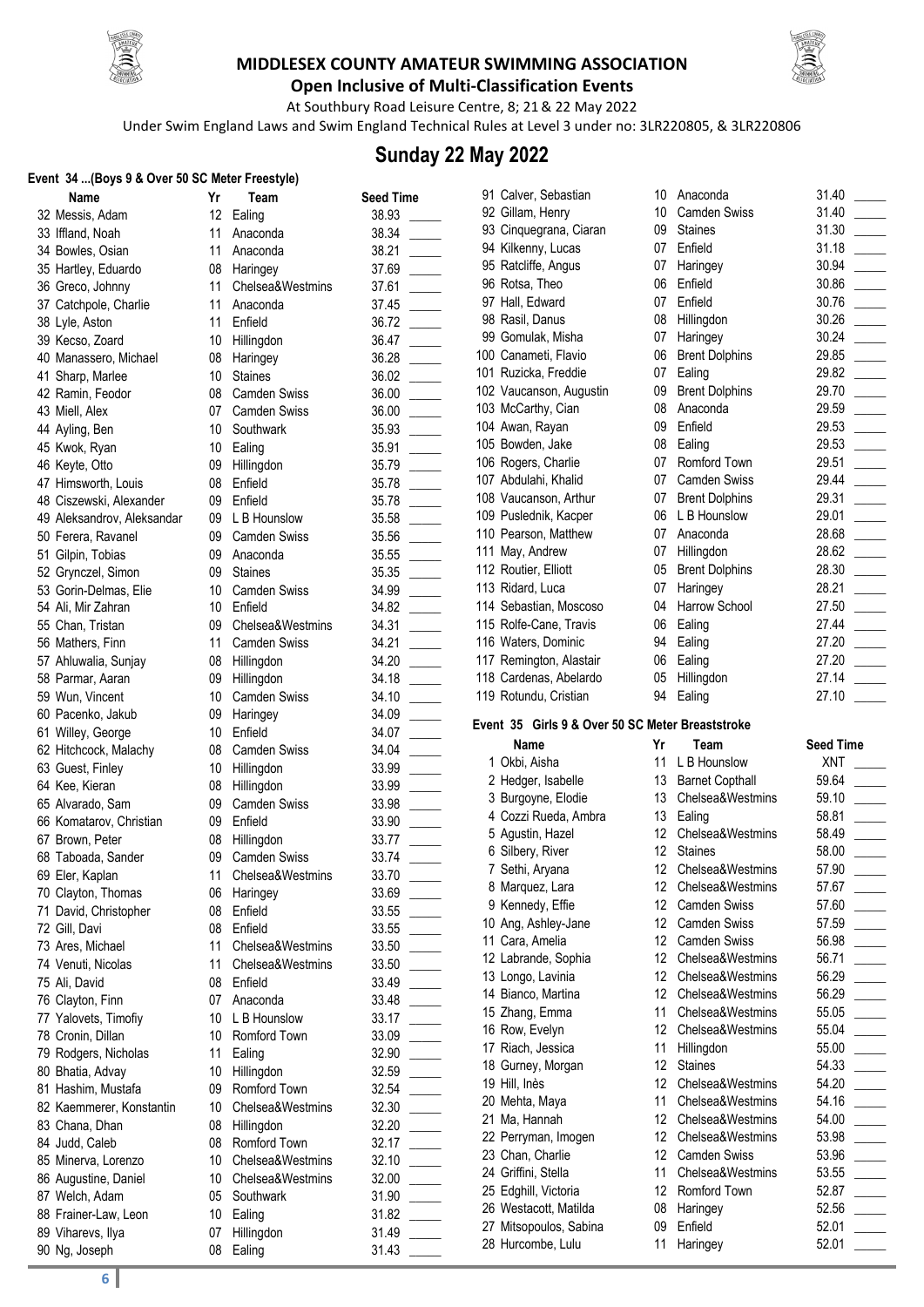



**Open Inclusive of Multi-Classification Events** At Southbury Road Leisure Centre, 8; 21& 22 May 2022

Under Swim England Laws and Swim England Technical Rules at Level 3 under no: 3LR220805, & 3LR220806

### **Sunday 22 May 2022**

#### **Event 35 ...(Girls 9 & Over 50 SC Meter Breaststroke)**

| $\frac{1}{2}$ (OIIIS 3 & OVEI JU JU INELEI DIEASLICKE) |    |                     | <b>Seed Time</b> |  |
|--------------------------------------------------------|----|---------------------|------------------|--|
| Name                                                   | Yr | Team                |                  |  |
| 29 Ingram, Anna                                        | 11 | Ealing              | 51.99            |  |
| 30 Visaria, Mahi                                       | 10 | Hillingdon          | 51.74            |  |
| 31 Ares, Myla                                          | 13 | Chelsea&Westmins    | 51.60            |  |
| 32 Perez Guzman, Alysa                                 | 10 | Ealing              | 51.51            |  |
| 33 Ursini, Nikol                                       | 11 | Chelsea&Westmins    | 51.42            |  |
| 34 Minerva, Arianna                                    | 12 | Chelsea&Westmins    | 51.20            |  |
| 35 Sharma, Rhyme                                       | 10 | Ealing              | 51.09            |  |
| 36 Pytlowany, Dominika                                 | 11 | Ealing              | 51.04            |  |
| 37 Fanari Gibbons, Marina                              | 10 | <b>Camden Swiss</b> | 50.93            |  |
| 38 Chiang, Isabella                                    | 11 | Camden Swiss        | 50.93            |  |
| 39 Aman, Anya                                          | 08 | Hillingdon          | 50.90            |  |
| 40 Gousgouni, Anna                                     | 11 | <b>Camden Swiss</b> | 50.90            |  |
| 41 North, Zara                                         | 11 | Chelsea&Westmins    | 50.76            |  |
| 42 Guyver, Gracie                                      | 10 | <b>Camden Swiss</b> | 50.30            |  |
| 43 Woodhouse, Christie                                 | 11 | Hillingdon          | 50.09            |  |
| 44 Kulkarni, Esha                                      | 09 | Hillingdon          | 50.00            |  |
| 45 Leahy, Tiana                                        | 11 | Enfield             | 50.00            |  |
| 46 Olugbusi, Kikiloluwa                                | 10 | Enfield             | 50.00            |  |
| 47 Forsyth, Margarita                                  | 11 | Enfield             | 49.96            |  |
| 48 Chheda-Varma, Shloka                                | 10 | Haringey            | 49.76            |  |
|                                                        | 10 | Camden Swiss        | 49.60            |  |
| 49 Huynh, Grace                                        | 11 |                     |                  |  |
| 50 Trunkfield, Lara                                    |    | <b>Camden Swiss</b> | 49.55            |  |
| 51 Lee, Fizz                                           | 10 | Chelsea&Westmins    | 49.30            |  |
| 52 Staniak, Rosie                                      | 11 | <b>Staines</b>      | 49.19            |  |
| 53 Skinner, Lottie                                     | 08 | Haringey            | 49.00            |  |
| 54 Harris, Clementine                                  | 11 | Chelsea&Westmins    | 48.81            |  |
| 55 Donnelly, Amelia                                    | 12 | <b>Camden Swiss</b> | 48.65            |  |
| 56 Morrison, Romilly                                   | 10 | <b>Camden Swiss</b> | 48.35            |  |
| 57 Freyberg, Martha                                    | 09 | Anaconda            | 48.29            |  |
| 58 Barnard, Charlotte                                  | 10 | <b>Camden Swiss</b> | 48.17            |  |
| 59 Caygill, Amber                                      | 10 | Ealing              | 48.16            |  |
| 60 Laaouiti, Sara                                      | 09 | Chelsea&Westmins    | 48.02            |  |
| 61 Lefevre, Giulia                                     | 10 | Camden Swiss        | 47.98            |  |
| 62 Shah, Sierra                                        |    | 09 Hillingdon       | 47.91            |  |
| 63 Comer, Analise                                      |    | 10 Chelsea&Westmins | 47.87            |  |
| 64 Nieto, Genesis                                      | 08 | L B Hounslow        | 47.81            |  |
| 65 Himsworth, Amélie                                   | 10 | Enfield             | 47.75            |  |
| 66 Long, Charley                                       | 12 | Romford Town        | 47.41            |  |
| 67 Slim, Liana                                         | 11 | Chelsea&Westmins    | 47.31            |  |
| 68 Nurse, Jessie                                       | 11 | <b>Staines</b>      | 47.26            |  |
| 69 Bunimovich, Olivia                                  | 10 | Chelsea&Westmins    | 47.24            |  |
| 70 Rodgers, Emilia                                     | 09 | Ealing              | 47.13            |  |
| 71 Reindorf Asamoah-Dan, Vict                          | 10 | Camden Swiss        | 47.04            |  |
| 72 Bilici, Dilara                                      | 09 | Haringey            | 46.91            |  |
| 73 Macintyre, Grace                                    | 09 | Ealing              | 46.85            |  |
| 74 Blumel, Maggie                                      | 10 | Camden Swiss        | 46.80            |  |
|                                                        |    |                     |                  |  |
| 75 Lemaitre, Juliette                                  | 08 | <b>Camden Swiss</b> | 46.36            |  |
| 76 Grane, Ximena                                       | 10 | Hillingdon          | 46.28            |  |
| 77 Saltmarsh, Georgina                                 | 09 | Haringey            | 46.22            |  |
| 78 Al Faisal, Maya                                     | 09 | Chelsea&Westmins    | 46.20            |  |
| 79 Whittaker, Martha                                   | 07 | L B Hounslow        | 46.07            |  |
| 80 Colquhoun, Maia                                     | 11 | Chelsea&Westmins    | 45.80            |  |
| 81 Kuzak, Julia                                        | 12 | Hillingdon          | 45.78            |  |
| 82 Wilcock, Nia                                        | 08 | Enfield             | 45.63            |  |
| 83 Akarli, Mina                                        | 08 | <b>Camden Swiss</b> | 45.62            |  |
| 84 Quin, Tara                                          | 10 | <b>Camden Swiss</b> | 45.56            |  |
| 85 Mohamedali, Zahra                                   | 08 | Hillingdon          | 45.52            |  |
| 86 Van't Hoogerhuijs, Tallulah                         | 10 | <b>Staines</b>      | 45.48            |  |
| 87 Tonska, Anastazja                                   | 08 | Southwark           | 45.21            |  |
|                                                        |    |                     |                  |  |

| Team                              | <b>Seed Time</b>        |
|-----------------------------------|-------------------------|
| Ealing                            | 51.99                   |
| Hillingdon                        | 51.74                   |
| Chelsea&Westmins                  | 51.60                   |
| Ealing                            | 51.51                   |
| Chelsea&Westmins                  | $\overline{a}$<br>51.42 |
| Chelsea&Westmins                  | 51.20                   |
| Ealing                            | 51.09<br>$\overline{a}$ |
| Ealing                            | 51.04                   |
| Camden Swiss                      | 50.93                   |
| <b>Camden Swiss</b>               | 50.93                   |
| Hillingdon                        | 50.90                   |
| <b>Camden Swiss</b>               | 50.90                   |
| Chelsea&Westmins                  | 50.76                   |
| <b>Camden Swiss</b>               | 50.30                   |
| Hillingdon                        | 50.09                   |
| Hillingdon                        | 50.00                   |
| Enfield                           | $\overline{a}$<br>50.00 |
| Enfield                           | 50.00                   |
| Enfield                           | 49.96<br>$\overline{a}$ |
| Haringey                          | 49.76                   |
| <b>Camden Swiss</b>               | 49.60<br>$\overline{a}$ |
| <b>Camden Swiss</b>               | 49.55                   |
| Chelsea&Westmins                  | 49.30                   |
| <b>Staines</b>                    | 49.19                   |
| Haringey                          | 49.00                   |
| Chelsea&Westmins                  | 48.81                   |
| Camden Swiss                      | 48.65                   |
| <b>Camden Swiss</b>               | $\overline{a}$<br>48.35 |
| Anaconda                          | 48.29                   |
| <b>Camden Swiss</b>               | L<br>48.17              |
| Ealing                            | 48.16                   |
| Chelsea&Westmins                  | 48.02                   |
| <b>Camden Swiss</b>               | 47.98                   |
| Hillingdon                        | 47.91                   |
| Chelsea&Westmins                  | 47.87                   |
| L B Hounslow                      | 47.81                   |
| Enfield                           | 47.75                   |
| Romford Town                      | 47.41                   |
| Chelsea&Westmins                  | 47.31                   |
| Staines                           | 47.26                   |
| Chelsea&Westmins                  | 47.24                   |
| Ealing                            | 47.13                   |
| <b>Camden Swiss</b>               | 47.04                   |
| Haringey                          | 46.91                   |
| Ealing                            | 46.85                   |
| Camden Swiss                      | 46.80                   |
| <b>Camden Swiss</b>               | 46.36                   |
| Hillingdon                        | 46.28                   |
| Haringey                          | 46.22                   |
| Chelsea&Westmins                  | 46.20                   |
| L B Hounslow                      | 46.07                   |
| Chelsea&Westmins                  | 45.80                   |
| Hillingdon                        | 45.78                   |
| Enfield                           | 45.63                   |
| <b>Camden Swiss</b>               | 45.62                   |
| <b>Camden Swiss</b><br>Hillingdon | 45.56<br>45.52          |
| <b>Staines</b>                    | 45.48                   |
| Southwark                         | 45.21                   |
|                                   |                         |

| Э                        | oo<br>printing<br>89 Garcia-l       |
|--------------------------|-------------------------------------|
|                          | Koelsch<br>90                       |
|                          | 91 Hovell, I                        |
|                          | 92 Dyakon                           |
| $\overline{\phantom{a}}$ | 93 Al Faisa                         |
| $\overline{a}$           | 94 Hovell,<br>95 Dickens            |
| $\overline{\phantom{a}}$ | 96<br>ال Pung, J                    |
|                          | 97<br>Ruzzam                        |
|                          | 98<br>Dixon, S                      |
|                          | 99 Ung, Mi                          |
|                          | Botha, L<br>100<br>Kurati, ł<br>101 |
|                          | Moore,<br>102                       |
|                          | Wyatt, E<br>103                     |
| $\mathcal{L}$            | 104 Nayden                          |
| $\overline{\phantom{a}}$ | 105 Alieva, I                       |
|                          | 106 Ingleton                        |
|                          | 107<br>Rogers,                      |
|                          | Whiting,<br>108<br>109 Eguakhi      |
|                          | 110 Grzybeł                         |
|                          | 111<br>Leon, A                      |
|                          | 112<br>Capelar                      |
| $\sim$                   | 113<br>Ashworl                      |
|                          | 114 Morter,                         |
| $\sim$                   | Reder, I<br>115                     |
| $\mathbb{R}^n$           | 116<br>Gomez<br>117 Butterw         |
|                          |                                     |
|                          |                                     |
|                          | 118 Hanson                          |
|                          | 119 Court, Ir                       |
|                          | в<br>Event 36                       |
|                          | Name                                |
|                          | Skeggs,<br>1<br>2 Stavridis         |
|                          | 3 Roumilh                           |
|                          | 4<br>Zemcik,                        |
|                          | 5 Collier,                          |
| $\overline{a}$           | 6<br>Lansing                        |
|                          | 7<br>Ozersky<br>8                   |
|                          | Parker,<br>9<br>Johnsor             |
|                          | Mastron<br>10                       |
|                          | 11<br>Jasak, 1                      |
|                          | Kiheli, F<br>12                     |
|                          | 13<br>Zemcik,                       |
|                          | 14<br>Anisimo                       |
|                          | Ardill, Li<br>15<br>16              |
|                          | Choudh<br>17 Wazacz                 |
|                          | 18<br>Zhou, Jo                      |
|                          | 19 Kwok, R                          |
|                          | 20<br>Hashim                        |
|                          | 21<br>Greco,                        |
|                          | 22<br>Vermaa<br>23                  |
|                          | Ward, Z<br>24<br>Sharp, I           |
|                          | 25<br>Vicente,                      |

| 88 Sherman, Isabella                            | 11              | Chelsea&Westmins    | 45.10 |  |
|-------------------------------------------------|-----------------|---------------------|-------|--|
| 89 Garcia-Placido, Ines                         | 09              | Chelsea&Westmins    | 44.99 |  |
| 90 Koelsch, Nina                                | 10              | <b>Camden Swiss</b> | 44.92 |  |
| 91 Hovell, Dana                                 | 08              | Ealing              | 44.73 |  |
| 92 Dyakonyuk, Vasi                              | 10 <sup>1</sup> | Chelsea&Westmins    | 43.80 |  |
| 93 Al Faisal, Hissah                            | 09              | Chelsea&Westmins    | 43.40 |  |
| 94 Hovell, Tamar                                | 10              | Ealing              | 43.20 |  |
| 95 Dickens, Isabelle                            | 07              | Enfield             | 43.16 |  |
| 96 Pung, Jacqueline                             | 84              | Southwark           | 42.88 |  |
| 97 Ruzzaman, Ruby                               | 10              | Camden Swiss        | 42.83 |  |
| 98 Dixon, Sophia                                | 10              | Romford Town        | 42.25 |  |
| 99 Ung, Millie                                  | 09              | Southwark           | 41.88 |  |
| 100 Botha, Lila                                 | 08              | Ealing              | 41.37 |  |
| 101 Kurati, Kaltrina                            | 08              | Chelsea&Westmins    | 41.27 |  |
| 102 Moore, Yuliya                               | 07              | Southwark           | 41.26 |  |
| 103 Wyatt, Eloise                               | 08              | <b>Staines</b>      | 41.24 |  |
| 104 Naydenov, Alexia                            | 08              | Chelsea&Westmins    | 41.20 |  |
| 105 Alieva, Naz                                 | 09              | Enfield             | 41.12 |  |
| 106 Ingleton, Isobella                          | 10              | Ealing              | 40.56 |  |
| 107 Rogers, Abigail                             | 09              | Romford Town        | 40.48 |  |
| 108 Whiting, Hilda                              | 07              | Anaconda            | 40.37 |  |
| 109 Eguakhide, Ruthie                           | 09              | Romford Town        | 40.11 |  |
| 110 Grzybek, Maja                               | 07              | Haringey            | 39.30 |  |
| 111 Leon, Ariella                               | 06              | <b>Camden Swiss</b> | 39.22 |  |
| 112 Capelan-OBrien, Eireann                     | 08              | Anaconda            | 39.10 |  |
| 113 Ashworth, Mieke                             | 08              | Southwark           | 39.10 |  |
| 114 Morter, Aida                                | 07              | Romford Town        | 39.08 |  |
| 115 Reder, Lilianna                             | 08              | L B Hounslow        | 38.66 |  |
| 116 Gomez De Mebrillera, Sophia 08 Camden Swiss |                 |                     | 38.46 |  |
| 117 Butterworth, Edie                           | 07              | Anaconda            | 38.10 |  |
| 118 Hanson, Amy                                 | 10              | Haringey            | 37.90 |  |
| 119 Court. Iris                                 | 08              | Anaconda            | 36.20 |  |

#### **Event 36 Boys 9 & Over 200 SC Meter Backstroke**

|    | Name                      | Yr | Team                | <b>Seed Time</b> |
|----|---------------------------|----|---------------------|------------------|
| 1. | Skeggs, Christopher       | 12 | Chelsea&Westmins    | 4:20.50          |
|    | 2 Stavridis, Filippos     | 12 | <b>Camden Swiss</b> | 4:15.70          |
|    | 3 Roumilhac, Ayden        | 12 | Chelsea&Westmins    | 4:15.50          |
|    | 4 Zemcik, Alexander       | 05 | Southwark           | 4:08.90          |
|    | 5 Collier, Freddie        | 10 | Haringey            | 4:00.00          |
|    | 6 Lansing, Noah           | 10 | Southwark           | 3:59.09          |
|    | 7 Ozersky, James          | 12 | <b>Camden Swiss</b> | 3:57.50          |
|    | 8 Parker, Jacob           | 10 | Southwark           | 3:56.88          |
|    | 9 Johnson, Felix          | 12 | <b>Camden Swiss</b> | 3:55.70          |
|    | 10 Mastromarini, Gabriele | 07 | Southwark           | 3:55.39          |
|    | 11 Jasak, Thomas          | 11 | Chelsea&Westmins    | 3:44.50          |
|    | 12 Kiheli, Rayane         | 13 | Chelsea&Westmins    | 3:42.15          |
|    | 13 Zemcik, Petr           | 69 | Southwark           | 3:40.88          |
|    | 14 Anisimov, Marcel       | 11 | Chelsea&Westmins    | 3:40.19          |
|    | 15 Ardill, Liam           | 13 | Camden Swiss        | 3:38.90          |
|    | 16 Choudhury, Timur       | 10 | Chelsea&Westmins    | 3:35.59          |
|    | 17 Wazacz, Sam            | 12 | Chelsea&Westmins    | 3:35.50          |
|    | 18 Zhou, John             | 10 | Southwark           | 3:35.39          |
|    | 19 Kwok, Ryan             | 10 | Ealing              | 3:35.25          |
|    | 20 Hashim, Mustafa        | 09 | Romford Town        | 3:33.69          |
|    | 21 Greco, Johnny          | 11 | Chelsea&Westmins    | 3:30.92          |
|    | 22 Vermaat, Lucas         | 12 | Camden Swiss        | 3:30.60          |
|    | 23 Ward, Zachary          | 08 | Hillingdon          | 3:30.00          |
|    | 24 Sharp, Marlee          | 10 | <b>Staines</b>      | 3:30.00          |
|    | 25 Vicente, Daniel        | 10 | Enfield             | 3:25.77          |
|    |                           |    |                     |                  |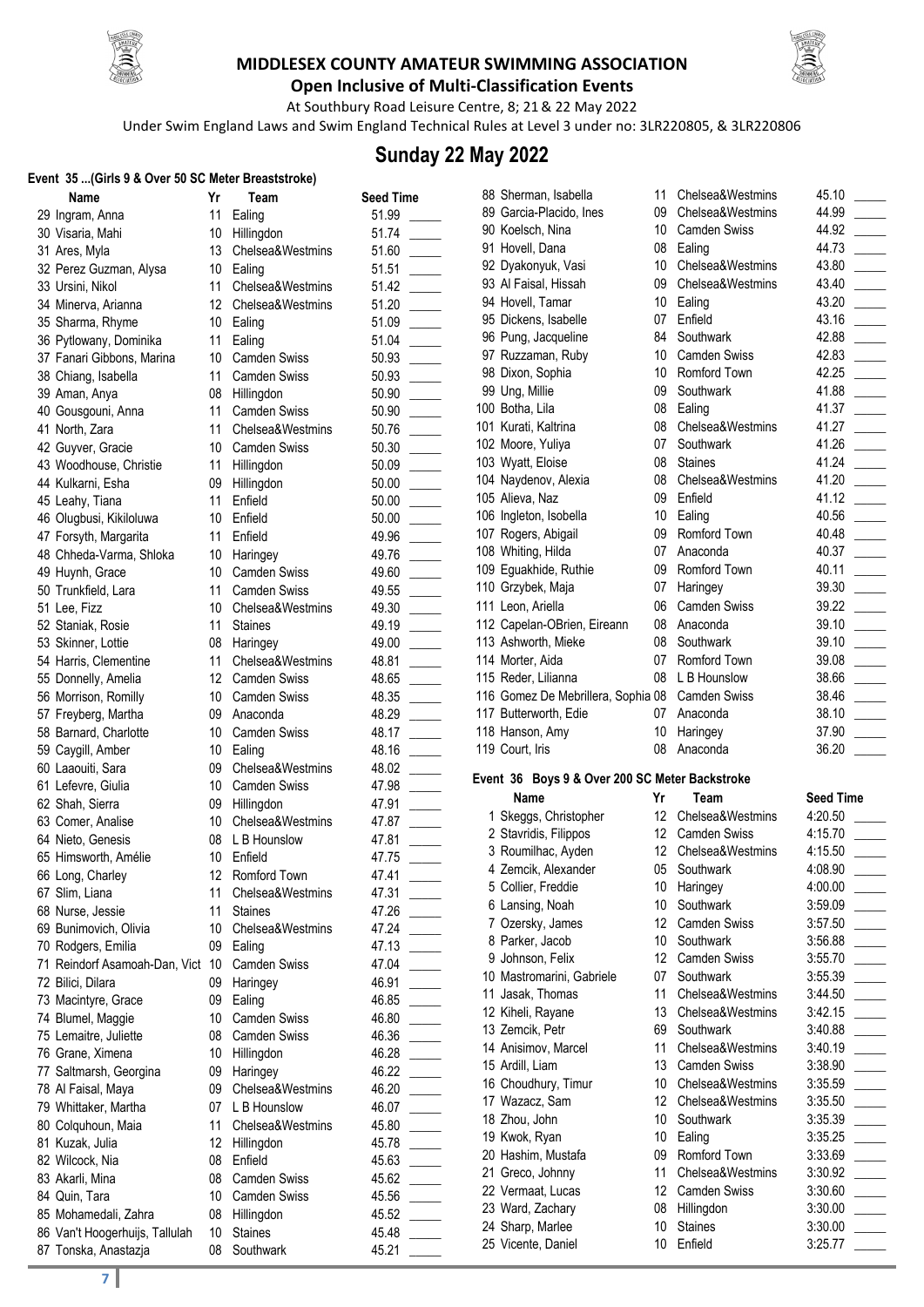



**Open Inclusive of Multi-Classification Events** At Southbury Road Leisure Centre, 8; 21& 22 May 2022

Under Swim England Laws and Swim England Technical Rules at Level 3 under no: 3LR220805, & 3LR220806

## **Sunday 22 May 2022**

| Event 36 (Boys 9 & Over 200 SC Meter Backstroke) |    |                     |                                          |
|--------------------------------------------------|----|---------------------|------------------------------------------|
| Name                                             | Yr | Team                | Seed Time 26Alfano,                      |
| Filippo                                          | 09 | Camden Swiss        | 3:24.96                                  |
| 27 Chan, Tristan                                 | 09 | Chelsea&Westmins    | 3:15.50                                  |
| 28 Minerva, Lorenzo                              | 10 | Chelsea&Westmins    | 3:15.20                                  |
| 29 Yalovets, Timofiy                             | 10 | L B Hounslow        | 3:14.54                                  |
| 30 Kee, Kieran                                   | 08 | Hillingdon          | 3:13.11                                  |
| 31 Scannell-Wood, Jack                           | 09 | Romford Town        | 3:10.51                                  |
| 32 Augustine, Daniel                             | 10 | Chelsea&Westmins    | 3:09.10                                  |
| 33 Lewis, Kane                                   | 08 | Hillingdon          | 2:52.59                                  |
| 34 Chana, Dhan                                   | 08 | Hillingdon          | 2:52.03<br>$\mathcal{L}^{\mathcal{L}}$ . |
| 35 Ratcliffe, Angus                              | 07 | Haringey            | 2:51.46                                  |
| 36 Kecso, Vince                                  | 08 | Hillingdon          | 2:50.19                                  |
| 37 Brinkmann, Anton                              | 07 | Haringey            | 2:50.00                                  |
| 38 Pytlowany, Hubert                             | 08 | Ealing              | 2:50.00                                  |
| 39 Judd, Caleb                                   | 08 | Romford Town        | 2:43.37                                  |
| 40 Bilas, Krystian                               | 99 | Hillingdon          | 2:35.99                                  |
| Event 37 Girls 11 & Over 1500 SC Meter Freestyle |    |                     |                                          |
| Name                                             | Yr | Team                | <b>Seed Time</b>                         |
| 1 Lawrie, Jessica                                | 10 | Enfield             | 27:54.00                                 |
| 2 Forsyth, Iliana                                | 09 | Enfield             | 24:00.00                                 |
| 3 O'Hara, Ava                                    | 09 | Enfield             | 24:00.00                                 |
| 4 Randhawa, Ishpreet                             | 08 | Hillingdon          | 23:00.00                                 |
| 5 Riach, Rebecca                                 | 09 | Hillingdon          | 23:00.00                                 |
| 6 Mohamedali, Zahra                              | 08 | Hillingdon          | 23:00.00                                 |
| 7 Kowal, Bianka                                  | 08 | Ealing              | 21:13.00                                 |
| 8 Nurney, Alexandra                              | 10 | <b>Camden Swiss</b> | 21:00.01                                 |

|                      |    | ,,,,,,,,,,,,,,,     |
|----------------------|----|---------------------|
| 7 Kowal, Bianka      | 08 | Ealing              |
| 8 Nurney, Alexandra  | 10 | <b>Camden Swiss</b> |
| 9 Adams, Holly       | 07 | <b>Staines</b>      |
| 10 Holden, Charlotte |    | 07 Camden Swiss     |
| 11 wun, Katy         |    | 09 Camden Swiss     |
| 12 Grzybek, Maja     |    | 07 Haringey         |
| 13 Hudszky, Emily    |    | 09 Haringey         |
| 14 Fielding, Lucy    |    | 08 Camden Swiss     |
| 15 Blumel, Ruby      |    | Camden Swiss        |

#### **Session 6: Warm Up 14:15; Start 15:15**

#### **Event 38 Boys 9 & Over 200 SC Meter Breaststroke**

16 Poynter, Grace 02 West Wight

| Name                   | Yr | Team                | <b>Seed Time</b> |
|------------------------|----|---------------------|------------------|
| 1 Cross, Charlie       | 11 | Enfield             | 4:28.26          |
| 2 Zobel, Josh          | 12 | <b>Camden Swiss</b> | 4:25.90          |
| 3 Johnson, Felix       | 12 | <b>Camden Swiss</b> | 4:22.60          |
| 4 Pugliese, Rocco      | 11 | Enfield             | 4:18.27          |
| 5 Ozersky, James       | 12 | <b>Camden Swiss</b> | 4:15.80          |
| 6 Ardill, Liam         | 13 | <b>Camden Swiss</b> | 4:02.90          |
| 7 Pasheli, Aviv        | 12 | <b>Camden Swiss</b> | 4:01.70          |
| 8 Collier, Freddie     | 10 | Haringey            | 4:00.00          |
| 9 Correia, Lucas       | 10 | Haringey            | 4:00.00          |
| 10 Alfano, Filippo     | 09 | Camden Swiss        | 3:55.67          |
| 11 Grynczel, Simon     | 09 | <b>Staines</b>      | 3:55.00          |
| 12 Garton, Jacob       | 10 | Hillingdon          | 3:53.56          |
| 13 Scannell-Wood, Jack | 09 | Romford Town        | 3:49.36          |
| 14 Mathers, Finn       | 11 | Camden Swiss        | 3:45.67          |
| 15 Guest, Finley       | 10 | Hillingdon          | 3:45.00          |
| 16 Miell, Alex         | 07 | <b>Camden Swiss</b> | 3:45.00          |
| 17 Vicente, Daniel     | 10 | Enfield             | 3:45.00          |
| 18 Tornay, Zalan       | 09 | Haringey            | 3:43.60          |
| 19 Augustine, Daniel   | 10 | Chelsea&Westmins    | 3:43.50          |
| 20 O'Donnell, Josh     | 11 | Chelsea&Westmins    | 3:40.52          |
| 21 Parmar, Aaran       | 09 | Hillingdon          | 3:40.00          |

| 23:00.00             |  |
|----------------------|--|
| 23:00.00<br>21:13.00 |  |
| 21:00.01             |  |
| 21:00.00<br>20:49.49 |  |
| 20:30.00             |  |
| 20:22.00<br>20:20.00 |  |
| 19:50.78             |  |
| 19:50.67<br>18:12.47 |  |
|                      |  |
|                      |  |
| <b>Seed Time</b>     |  |
| 4:28.26              |  |
| 4:25.90              |  |
| 4:22.60              |  |
|                      |  |
|                      |  |
| 4:18.27              |  |
| 4:15.80              |  |
| 4:02.90              |  |
| 4:01.70              |  |
| 4:00.00              |  |
| 4:00.00              |  |
| 3:55.67              |  |
| 3:55.00              |  |
| 3:53.56              |  |
| 3:49.36              |  |
| 3:45.67              |  |
| 3:45.00              |  |
| 3:45.00              |  |
| 3:45.00              |  |
| 3:43.60              |  |
| 3:43.50              |  |

|   | 22 Chan, Tristan         |
|---|--------------------------|
|   | 23 Kaemmerer, Konstanti  |
|   | 24 Ahluwalia, Sunjay     |
|   | 25 Himsworth, Louis      |
|   | 26 Hartley, Eduardo      |
|   | 27 Kwok, Ryan            |
|   | 28 Ares, Michael         |
|   | 29 Gorin-Delmas, Elie    |
|   | 30 Eler, Kaplan          |
|   | 31 Lewis, Kane           |
|   | 32 Minerva, Lorenzo      |
|   | 33 Hashim, Mustafa       |
|   | 34 Kecso, Vince          |
|   | 35 Clayton, Finn         |
|   | 36 Bhatia, Advay         |
|   | 37 Alvarado, Sam         |
|   | 38 Wun, Vincent          |
|   | 39 Howard, Jesse         |
|   | 40 Sze, Theo             |
|   | 41 Judd, Caleb           |
|   | 42 Pytlowany, Hubert     |
|   | 43 Das, Arun             |
|   | 44 Venuti, Nicolas       |
|   | 45 Awan, Rayan           |
|   | 46 Bilas, Krystian       |
|   | 47 Howard, Sam           |
|   | 48 Rogers, Charlie       |
|   | vent 39 Girls 9 & Over 1 |
|   | Name                     |
|   | 1 Jooste-Cernovsky, Bel  |
|   | 2 Buckley, Xylina        |
|   | 3 Griffini, Stella       |
|   | 4 Cara, Amelia           |
|   | 5 Longo, Lavinia         |
|   | 6 MacGloin, Lotus        |
| ⇁ |                          |

| 22 Chan, Tristan         | 09              | Chelsea&Westmins    | 3:34.29 |  |
|--------------------------|-----------------|---------------------|---------|--|
| 23 Kaemmerer, Konstantin | 10              | Chelsea&Westmins    | 3:31.57 |  |
| 24 Ahluwalia, Sunjay     | 08              | Hillingdon          | 3:30.29 |  |
| 25 Himsworth, Louis      | 08              | Enfield             | 3:30.10 |  |
| 26 Hartley, Eduardo      | 08              | Haringey            | 3:30.00 |  |
| 27 Kwok, Ryan            | 10              | Ealing              | 3:29.26 |  |
| 28 Ares, Michael         | 11              | Chelsea&Westmins    | 3:28.77 |  |
| 29 Gorin-Delmas, Elie    | 10              | <b>Camden Swiss</b> | 3:24.78 |  |
| 30 Eler, Kaplan          | 11              | Chelsea&Westmins    | 3:24.69 |  |
| 31 Lewis, Kane           | 08              | Hillingdon          | 3:23.30 |  |
| 32 Minerva, Lorenzo      | 10              | Chelsea&Westmins    | 3:21.00 |  |
| 33 Hashim, Mustafa       | 09              | Romford Town        | 3:17.05 |  |
| 34 Kecso, Vince          | 08              | Hillingdon          | 3:16.85 |  |
| 35 Clayton, Finn         | 07              | Anaconda            | 3:15.64 |  |
| 36 Bhatia, Advay         | 10              | Hillingdon          | 3:13.95 |  |
| 37 Alvarado, Sam         | 09              | <b>Camden Swiss</b> | 3:12.91 |  |
| 38 Wun, Vincent          | 10              | Camden Swiss        | 3:12.40 |  |
| 39 Howard, Jesse         | 10 <sup>°</sup> | Romford Town        | 3:08.31 |  |
| 40 Sze, Theo             | 06              | Haringey            | 3:06.66 |  |
| 41 Judd, Caleb           | 08              | Romford Town        | 3:06.12 |  |
| 42 Pytlowany, Hubert     | 08              | Ealing              | 3:05.00 |  |
| 43 Das, Arun             | 08              | Chelsea&Westmins    | 2:59.87 |  |
| 44 Venuti, Nicolas       | 11              | Chelsea&Westmins    | 2:55.50 |  |
| 45 Awan, Rayan           | 09              | Enfield             | 2:55.29 |  |
| 46 Bilas, Krystian       | 99              | Hillingdon          | 2:47.94 |  |
| 47 Howard, Sam           | 07              | Romford Town        | 2:40.26 |  |
| 48 Rogers, Charlie       | 07              | Romford Town        | 2:35.70 |  |

#### **Event 39 Girls 9 & Over 100 SC Meter Backstroke**

|   | Name                        | Yr              | Team                   | <b>Seed Time</b> |
|---|-----------------------------|-----------------|------------------------|------------------|
|   | 1 Jooste-Cernovsky, Bella   | 11              | Camden Swiss           | 1:58.60          |
|   | 2 Buckley, Xylina           | 11              | <b>Camden Swiss</b>    | 1:53.80          |
|   | 3 Griffini, Stella          | 11              | Chelsea&Westmins       | 1:53.70          |
|   | 4 Cara, Amelia              | 12              | Camden Swiss           | 1:53.11          |
|   | 5 Longo, Lavinia            | 12              | Chelsea&Westmins       | 1:52.20          |
|   | 6 MacGloin, Lotus           | 13              | Chelsea&Westmins       | 1:51.50          |
| 7 | Cobby, Ruby                 | 12              | Chelsea&Westmins       | 1:51.40          |
|   | 8 Hedger, Isabelle          | 13              | <b>Barnet Copthall</b> | 1:51.18          |
|   | 9 Riach, Jessica            | 11              | Hillingdon             | 1:50.00          |
|   | 10 Ralph Sargent, Elizabeth | 11              | Chelsea&Westmins       | 1:49.54          |
|   | 11 Wagjiani, Lois           | 13              | Hillingdon             | 1:49.32          |
|   | 12 Gurney, Morgan           | 12              | <b>Staines</b>         | 1:49.08          |
|   | 13 Ursini, Nikol            | 11              | Chelsea&Westmins       | 1:48.40          |
|   | 14 Randhawa, Antaara        | 11              | Hillingdon             | 1:47.81          |
|   | 15 O'Brien, Caitlin         | 11              | Hillingdon             | 1:45.72          |
|   | 16 Agustin, Hazel           | 12              | Chelsea&Westmins       | 1:45.60          |
|   | 17 Ge, Jessica              | 12              | Chelsea&Westmins       | 1:45.50          |
|   | 18 Row, Evelyn              | 12              | Chelsea&Westmins       | 1:44.60          |
|   | 19 Olson, Annika            | 12              | Chelsea&Westmins       | 1:43.90          |
|   | 20 Sethi, Aryana            | 12              | Chelsea&Westmins       | 1:43.90          |
|   | 21 Labrande, Sophia         | 12              | Chelsea&Westmins       | 1:43.50          |
|   | 22 Chiang, Isabella         | 11              | Camden Swiss           | 1:42.62          |
|   | 23 Karlsen, Isabella        | 12 <sup>°</sup> | Chelsea&Westmins       | 1:42.50          |
|   | 24 Ang, Ashley-Jane         | 12              | <b>Camden Swiss</b>    | 1:42.46          |
|   | 25 Perryman, Imogen         | 12 <sup>°</sup> | Chelsea&Westmins       | 1:41.56          |
|   | 26 Ta-Dambron, Audrey       | 81              | Southwark              | 1:40.88          |
|   | 27 Guyver, Gracie           | 10              | <b>Camden Swiss</b>    | 1:40.40          |
|   | 28 Demiri, Lola             | 10              | Romford Town           | 1:40.32          |
|   | 29 Visaria, Mahi            | 10              | Hillingdon             | 1:39.59          |
|   | 30 Williams, Ania           | 11              | Camden Swiss           | 1:39.55          |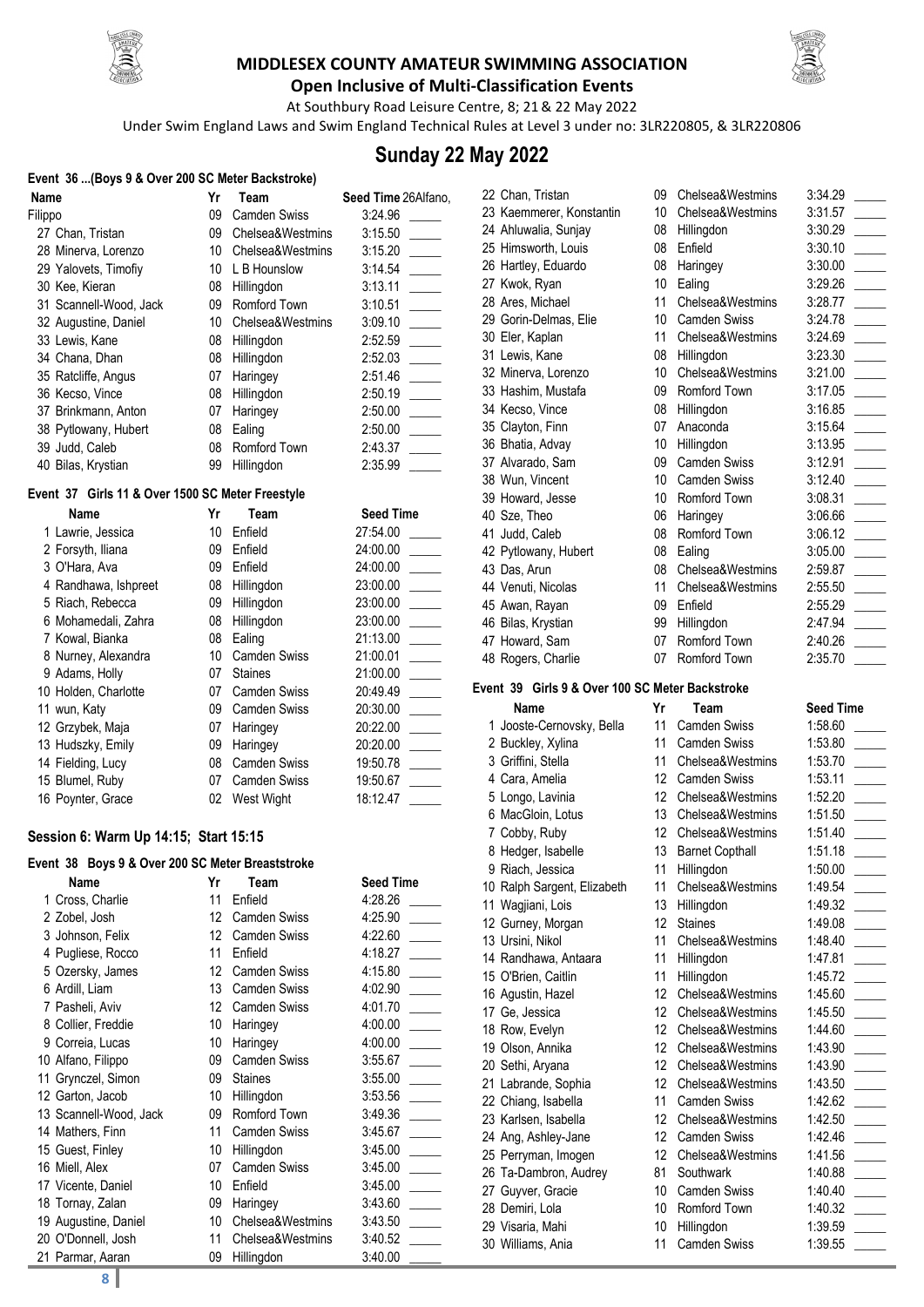



**Open Inclusive of Multi-Classification Events** At Southbury Road Leisure Centre, 8; 21& 22 May 2022

Under Swim England Laws and Swim England Technical Rules at Level 3 under no: 3LR220805, & 3LR220806

### **Sunday 22 May 2022**

## **Event 39 ...(Girls 9 & Over 100 SC Meter Backstroke)**

| :vent  39 (Girls 9 & Over 100 SC Meter Backstroke) |                  |                     |                  |
|----------------------------------------------------|------------------|---------------------|------------------|
| Name                                               | Yr               | Team                | <b>Seed Time</b> |
| 31 Westacott, Matilda                              | 08               | Haringey            | 1:39.25          |
| 32 Latkowska, Livia                                | 10               | Chelsea&Westmins    | 1:39.10          |
| 33 Edghill, Victoria                               | 12 <sup>°</sup>  | Romford Town        | 1:39.00          |
| 34 Kirk, Annabelle                                 | 10               | Romford Town        | 1:38.77          |
| 35 Burgoyne, Elodie                                | 13               | Chelsea&Westmins    | 1:38.38          |
| 36 Woodhouse, Christie                             | 11               | Hillingdon          | 1:38.29          |
| 37 Donnelly, Amelia                                | 12 <sup>12</sup> | Camden Swiss        | 1:38.26          |
| 38 Harris, Clementine                              | 11               | Chelsea&Westmins    | 1:38.05          |
| 39 Pytlowany, Dominika                             | 11               | Ealing              | 1:38.00          |
| 40 Perkins, Greta                                  | 09               | Ealing              | 1:37.78          |
| 41 Hill, Inès                                      | 12               | Chelsea&Westmins    | 1:37.40          |
| 42 Slim, Liana                                     | 11               | Chelsea&Westmins    | 1:36.50          |
| 43 Nurse, Jessie                                   | 11               | <b>Staines</b>      | 1:35.98          |
| 44 Simms-Cato, Jessica                             | 12               | <b>Staines</b>      | 1:35.80          |
| 45 Staniak, Rosie                                  | 11               | <b>Staines</b>      | 1:34.96          |
| 46 Ares, Myla                                      | 13               | Chelsea&Westmins    | 1:34.40          |
|                                                    | $12-12$          |                     |                  |
| 47 Minerva, Arianna                                |                  | Chelsea&Westmins    | 1:34.20          |
| 48 Clarke, Rosa                                    | 07               | Haringey            | 1:34.15          |
| 49 Napier-Mackman, Kecel                           | 10               | Hillingdon          | 1:33.98          |
| 50 Cader, Mariam                                   | 11               | Hillingdon          | 1:33.81          |
| 51 Sweeney, Ines                                   | 11               | Chelsea&Westmins    | 1:33.80          |
| 52 Aman, Anya                                      | 08               | Hillingdon          | 1:33.79          |
| 53 Shah, Soraiya                                   | 10               | Hillingdon          | 1:33.64          |
| 54 Frankopan, Tekla                                | 09               | Chelsea&Westmins    | 1:33.00          |
| 55 Tran, Scout                                     | 11               | Ealing              | 1:32.90          |
| 56 Saltmarsh, Georgina                             | 09               | Haringey            | 1:32.78          |
| 57 Lee, Fizz                                       | 10               | Chelsea&Westmins    | 1:32.70          |
| 58 Howell-Jones, Edie                              | 09               | Ealing              | 1:32.56          |
| 59 Bilici, Dilara                                  | 09               | Haringey            | 1:31.86          |
| 60 Quin, Tara                                      | 10               | <b>Camden Swiss</b> | 1:31.80          |
| 61 Marquez, Lara                                   | 12 <sup>°</sup>  | Chelsea&Westmins    | 1:31.70          |
| 62 Alexaki, Eirene                                 | 11               | Hillingdon          | 1:31.50          |
| 63 Spyrou, Isabel                                  | 07               | Haringey            | 1:31.26          |
| 64 Forsyth, Margarita                              | 11               | Enfield             | 1:31.16          |
| 65 Rogers, Abigail                                 | 09               | Romford Town        | 1:30.76          |
| 66 Garcia-Placido, Ines                            | 09               | Chelsea&Westmins    | 1:29.77          |
| 67 Freyberg, Martha                                | 09               | Anaconda            | 1:29.46          |
| 68 Veingard, Amelia                                |                  | 10 Camden Swiss     | 1:29.40          |
|                                                    | 10               | Chelsea&Westmins    | 1:29.36          |
| 69 Dyakonyuk, Vasi                                 | 10               | Chelsea&Westmins    | 1:29.30          |
| 70 Bunimovich, Olivia                              |                  |                     |                  |
| 71 Nieto, Genesis                                  | 08               | L B Hounslow        | 1:29.30          |
| 72 Capelan-OBrien, Eireann                         | 08               | Anaconda            | 1:29.20          |
| 73 Tran, Evie                                      | 10               | <b>Camden Swiss</b> | 1:28.52          |
| 74 Colquhoun, Maia                                 | 11               | Chelsea&Westmins    | 1:28.27          |
| 75 Grane, Ximena                                   | 10               | Hillingdon          | 1:28.19          |
| 76 Tingay, Sophia                                  | 09               | Anaconda            | 1:28.07          |
| 77 Zobel, Ellie                                    | 10               | <b>Camden Swiss</b> | 1:27.79          |
| 78 Ferhat, Cylia                                   | 07               | Ealing              | 1:27.38          |
| 79 Biss, Carmen                                    | 11               | Camden Swiss        | 1:27.17          |
| 80 Shah, Sierra                                    | 09               | Hillingdon          | 1:27.13          |
| 81 Sherman, Isabella                               | 11               | Chelsea&Westmins    | 1:27.10          |
| 82 North, Zara                                     | 11               | Chelsea&Westmins    | 1:27.00          |
| 83 O'Keeffe, Daisy                                 | 09               | Ealing              | 1:26.45          |
| 84 Ferrinho, Leni                                  | 08               | Southwark           | 1:26.23          |
| 85 Fairbairn, Khai                                 | 09               | Haringey            | 1:25.96          |
| 86 Morrison, Nessie                                | 10               | <b>Camden Swiss</b> | 1:25.94          |
| 87 Williams, Megan                                 | 09               | <b>Staines</b>      | 1:25.62          |
| 88 Long, Sophie                                    | 10               | Romford Town        | 1:25.32          |
| 89 Mistry, Clara                                   | 08               | Haringey            | 1:25.26          |
|                                                    |                  |                     |                  |

| Team              | Seed Time                                                                                                                                                                                                                                                                                                                                                                                                                   |
|-------------------|-----------------------------------------------------------------------------------------------------------------------------------------------------------------------------------------------------------------------------------------------------------------------------------------------------------------------------------------------------------------------------------------------------------------------------|
| aringey           | 1:39.25                                                                                                                                                                                                                                                                                                                                                                                                                     |
| nelsea&Westmins   | 1:39.10                                                                                                                                                                                                                                                                                                                                                                                                                     |
| omford Town       | 1:39.00                                                                                                                                                                                                                                                                                                                                                                                                                     |
| omford Town       | 1:38.77                                                                                                                                                                                                                                                                                                                                                                                                                     |
| nelsea&Westmins   | 1:38.38                                                                                                                                                                                                                                                                                                                                                                                                                     |
| llingdon          | 1:38.29                                                                                                                                                                                                                                                                                                                                                                                                                     |
| amden Swiss       | 1:38.26                                                                                                                                                                                                                                                                                                                                                                                                                     |
| nelsea&Westmins   | 1:38.05                                                                                                                                                                                                                                                                                                                                                                                                                     |
| aling             | 1:38.00                                                                                                                                                                                                                                                                                                                                                                                                                     |
| aling             | 1:37.78                                                                                                                                                                                                                                                                                                                                                                                                                     |
| nelsea&Westmins   | 1:37.40                                                                                                                                                                                                                                                                                                                                                                                                                     |
| nelsea&Westmins   | 1:36.50                                                                                                                                                                                                                                                                                                                                                                                                                     |
| aines             | 1:35.98                                                                                                                                                                                                                                                                                                                                                                                                                     |
| aines             | 1:35.80                                                                                                                                                                                                                                                                                                                                                                                                                     |
| aines             | 1:34.96                                                                                                                                                                                                                                                                                                                                                                                                                     |
| nelsea&Westmins   | 1:34.40                                                                                                                                                                                                                                                                                                                                                                                                                     |
| nelsea&Westmins   | 1:34.20                                                                                                                                                                                                                                                                                                                                                                                                                     |
| aringey           | 1:34.15                                                                                                                                                                                                                                                                                                                                                                                                                     |
|                   | 1:33.98                                                                                                                                                                                                                                                                                                                                                                                                                     |
| llingdon          |                                                                                                                                                                                                                                                                                                                                                                                                                             |
| llingdon          | 1:33.81                                                                                                                                                                                                                                                                                                                                                                                                                     |
| nelsea&Westmins   | 1:33.80                                                                                                                                                                                                                                                                                                                                                                                                                     |
| llingdon          | 1:33.79                                                                                                                                                                                                                                                                                                                                                                                                                     |
| llingdon          | 1:33.64                                                                                                                                                                                                                                                                                                                                                                                                                     |
| nelsea&Westmins   | 1:33.00                                                                                                                                                                                                                                                                                                                                                                                                                     |
| aling             | 1:32.90                                                                                                                                                                                                                                                                                                                                                                                                                     |
| aringey           | 1:32.78                                                                                                                                                                                                                                                                                                                                                                                                                     |
| nelsea&Westmins   | 1:32.70                                                                                                                                                                                                                                                                                                                                                                                                                     |
| aling             | 1:32.56                                                                                                                                                                                                                                                                                                                                                                                                                     |
| aringey           | 1:31.86                                                                                                                                                                                                                                                                                                                                                                                                                     |
| amden Swiss       | 1:31.80                                                                                                                                                                                                                                                                                                                                                                                                                     |
| nelsea&Westmins   | 1:31.70                                                                                                                                                                                                                                                                                                                                                                                                                     |
| llingdon          | 1:31.50                                                                                                                                                                                                                                                                                                                                                                                                                     |
| aringey           | 1:31.26                                                                                                                                                                                                                                                                                                                                                                                                                     |
| dfield            | 1:31.16                                                                                                                                                                                                                                                                                                                                                                                                                     |
| omford Town       | 1:30.76                                                                                                                                                                                                                                                                                                                                                                                                                     |
| nelsea&Westmins   | 1:29.77                                                                                                                                                                                                                                                                                                                                                                                                                     |
| aconda            | 1:29.46                                                                                                                                                                                                                                                                                                                                                                                                                     |
| amden Swiss       | 1:29.40                                                                                                                                                                                                                                                                                                                                                                                                                     |
| nelsea&Westmins   | 1:29.36                                                                                                                                                                                                                                                                                                                                                                                                                     |
| elsea&Westmins    | 1:29.30<br>$\sim$ 10 $\mu$                                                                                                                                                                                                                                                                                                                                                                                                  |
| <b>B</b> Hounslow | 1:29.30                                                                                                                                                                                                                                                                                                                                                                                                                     |
| aconda            | 1:29.20                                                                                                                                                                                                                                                                                                                                                                                                                     |
| amden Swiss       | 1:28.52                                                                                                                                                                                                                                                                                                                                                                                                                     |
| nelsea&Westmins   | 1:28.27                                                                                                                                                                                                                                                                                                                                                                                                                     |
| llingdon          | 1:28.19                                                                                                                                                                                                                                                                                                                                                                                                                     |
| aconda            | 1:28.07<br>$\mathcal{L}$                                                                                                                                                                                                                                                                                                                                                                                                    |
| amden Swiss       | 1:27.79<br>and a                                                                                                                                                                                                                                                                                                                                                                                                            |
| aling             | 1:27.38                                                                                                                                                                                                                                                                                                                                                                                                                     |
| amden Swiss       | 1:27.17                                                                                                                                                                                                                                                                                                                                                                                                                     |
| llingdon          | 1:27.13                                                                                                                                                                                                                                                                                                                                                                                                                     |
| nelsea&Westmins   | $\label{eq:2.1} \frac{1}{2} \int_{\mathbb{R}^3} \frac{1}{\sqrt{2}} \, \frac{1}{\sqrt{2}} \, \frac{1}{\sqrt{2}} \, \frac{1}{\sqrt{2}} \, \frac{1}{\sqrt{2}} \, \frac{1}{\sqrt{2}} \, \frac{1}{\sqrt{2}} \, \frac{1}{\sqrt{2}} \, \frac{1}{\sqrt{2}} \, \frac{1}{\sqrt{2}} \, \frac{1}{\sqrt{2}} \, \frac{1}{\sqrt{2}} \, \frac{1}{\sqrt{2}} \, \frac{1}{\sqrt{2}} \, \frac{1}{\sqrt{2}} \, \frac{1}{\sqrt{2}} \,$<br>1:27.10 |
| nelsea&Westmins   | 1:27.00                                                                                                                                                                                                                                                                                                                                                                                                                     |
|                   | $\mathcal{L}$                                                                                                                                                                                                                                                                                                                                                                                                               |
| aling             | 1:26.45<br>$\overline{a}$                                                                                                                                                                                                                                                                                                                                                                                                   |
| <b>buthwark</b>   | 1:26.23                                                                                                                                                                                                                                                                                                                                                                                                                     |
| aringey           | 1:25.96                                                                                                                                                                                                                                                                                                                                                                                                                     |
| amden Swiss       | 1:25.94                                                                                                                                                                                                                                                                                                                                                                                                                     |
| aines             | 1:25.62                                                                                                                                                                                                                                                                                                                                                                                                                     |
| omford Town       | 1:25.32<br>$\label{eq:2.1} \frac{1}{2} \int_{\mathbb{R}^3} \frac{1}{\sqrt{2}} \, \frac{1}{\sqrt{2}} \, \frac{1}{\sqrt{2}} \, \frac{1}{\sqrt{2}} \, \frac{1}{\sqrt{2}} \, \frac{1}{\sqrt{2}} \, \frac{1}{\sqrt{2}} \, \frac{1}{\sqrt{2}} \, \frac{1}{\sqrt{2}} \, \frac{1}{\sqrt{2}} \, \frac{1}{\sqrt{2}} \, \frac{1}{\sqrt{2}} \, \frac{1}{\sqrt{2}} \, \frac{1}{\sqrt{2}} \, \frac{1}{\sqrt{2}} \, \frac{1}{\sqrt{2}} \,$ |
| aringey           | 1:25.26                                                                                                                                                                                                                                                                                                                                                                                                                     |
|                   |                                                                                                                                                                                                                                                                                                                                                                                                                             |

| 90 Van Zyl, Amae                   |
|------------------------------------|
| 91 Makici, Ornea                   |
| 92 Thode, Pearl                    |
| 93 Poulton, Francesca              |
| 94 Beenham, Daisy                  |
| 95 Gillam, Matilda                 |
| 96 Da Silva, Jemima                |
| 97 Fazzani, Adriana                |
| 98 Trincano, Jade                  |
| 99 Nanassy, Melinda                |
| 100 Spender, Ava                   |
|                                    |
| 101 Tonska, Anastazja              |
| 102 Randhawa, Ishpreet             |
| 103 Ung, Millie                    |
| 104 Mohamedali, Zahra              |
| 105 Bilici, Elif                   |
| 106 Caygill, Amber                 |
| 107 Ingleton, Isobella             |
| 108 Eguakhide, Ruthie              |
| 109 Dixon, Sophia                  |
| 110 Kc, Evanshui                   |
| 111 Maclean, Daisy                 |
| 112 Wyatt, Eloise                  |
| 113 Ashworth, Mieke                |
| 114 Moore, Yuliya                  |
| 115 Self, Daisy                    |
|                                    |
| 116 Golding, Mia                   |
| 117 Braun, Charlotte               |
| 118 Blumel, Ruby                   |
|                                    |
|                                    |
| Event 40 Boys 9 & Over 400         |
| Name                               |
| 1 Messis, Adam                     |
| 2 Brown, Peter                     |
| 3 Wun, Vincent                     |
| 4 Himsworth, Louis                 |
| 5 de Wilde, Owen                   |
| 6 Ares, Michael                    |
| 7 Gholami, Jason                   |
|                                    |
| 8 Guest, Finley<br>9 Rasil, Danus  |
|                                    |
| 10 Chana, Dhan                     |
| 11 Yalovets, Timofiy               |
| 12 Hashim, Mustafa                 |
| 13 Eler, Kaplan                    |
| 14 Kaemmerer, Konstantin           |
| 15 Rodgers, Nicholas               |
| 16 Minerva, Lorenzo                |
| 17 Venuti, Nicolas                 |
| 18 Cardenas, Abelardo              |
| 19 Tornay, Zalan                   |
| 20 Bowden, Jake                    |
| 21 Ali, Mir Zahran                 |
| 22 Kecso, Vince                    |
| 23 Rogers, Charlie                 |
| 24 Gillam, Henry                   |
| 25 Bhatia, Advay                   |
|                                    |
| 26 Birlouez-Lee, Edgar             |
| 27 Toth, Kristof<br>28 Lewis, Kane |

| 90 Van Zyl, Amae       | 09 | Hillingdon          | 1:25.19 |  |
|------------------------|----|---------------------|---------|--|
| 91 Makici, Ornea       | 08 | <b>Camden Swiss</b> | 1:24.96 |  |
| 92 Thode, Pearl        | 08 | Anaconda            | 1:24.66 |  |
| 93 Poulton, Francesca  | 07 | Haringey            | 1:24.62 |  |
| 94 Beenham, Daisy      | 09 | Romford Town        | 1:24.57 |  |
| 95 Gillam, Matilda     | 07 | <b>Camden Swiss</b> | 1:24.39 |  |
| 96 Da Silva, Jemima    | 11 | <b>Camden Swiss</b> | 1:24.35 |  |
| 97 Fazzani, Adriana    | 06 | Haringey            | 1:24.08 |  |
| 98 Trincano, Jade      | 09 | Chelsea&Westmins    | 1:23.40 |  |
| 99 Nanassy, Melinda    | 08 | Hillingdon          | 1:23.09 |  |
| 100 Spender, Ava       | 08 | Hillingdon          | 1:22.82 |  |
| 101 Tonska, Anastazja  | 08 | Southwark           | 1:22.72 |  |
| 102 Randhawa, Ishpreet | 08 | Hillingdon          | 1:22.15 |  |
| 103 Ung, Millie        | 09 | Southwark           | 1:22.05 |  |
| 104 Mohamedali, Zahra  | 08 | Hillingdon          | 1:21.70 |  |
| 105 Bilici, Elif       | 07 | Haringey            | 1:21.03 |  |
| 106 Caygill, Amber     | 10 | Ealing              | 1:20.93 |  |
| 107 Ingleton, Isobella | 10 | Ealing              | 1:20.84 |  |
| 108 Equakhide, Ruthie  | 09 | Romford Town        | 1:20.43 |  |
| 109 Dixon, Sophia      | 10 | Romford Town        | 1:20.14 |  |
| 110 Kc, Evanshui       | 09 | Ealing              | 1:19.55 |  |
| 111 Maclean, Daisy     | 09 | Camden Swiss        | 1:19.23 |  |
| 112 Wyatt, Eloise      | 08 | <b>Staines</b>      | 1:17.45 |  |
| 113 Ashworth, Mieke    | 08 | Southwark           | 1:17.45 |  |
| 114 Moore, Yuliya      | 07 | Southwark           | 1:16.74 |  |
| 115 Self, Daisy        | 08 | Ealing              | 1:16.32 |  |
| 116 Golding, Mia       | 07 | <b>Staines</b>      | 1:16.30 |  |
| 117 Braun, Charlotte   | 07 | Ealing              | 1:15.48 |  |
| 118 Blumel, Ruby       | 07 | Camden Swiss        | 1:15.27 |  |

#### **0 SC Meter Freestyle**

| Name                     | Yr | Team                | <b>Seed Time</b> |
|--------------------------|----|---------------------|------------------|
| 1 Messis, Adam           | 12 | Ealing              | 6:46.00          |
| 2 Brown, Peter           | 08 | Hillingdon          | 6:40.00          |
| 3 Wun, Vincent           | 10 | Camden Swiss        | 6:18.93          |
| 4 Himsworth, Louis       | 08 | Enfield             | 6:17.79          |
| 5 de Wilde, Owen         | 08 | Haringey            | 6:15.00          |
| 6 Ares, Michael          | 11 | Chelsea&Westmins    | 6:11.24          |
| 7 Gholami, Jason         | 09 | <b>Camden Swiss</b> | 6:00.87          |
| 8 Guest, Finley          | 10 | Hillingdon          | 6:00.00          |
| 9 Rasil, Danus           | 08 | Hillingdon          | 6:00.00          |
| 10 Chana, Dhan           | 08 | Hillingdon          | 5:58.50          |
| 11 Yalovets, Timofiy     | 10 | L B Hounslow        | 5:58.06          |
| 12 Hashim, Mustafa       | 09 | Romford Town        | 5:57.91          |
| 13 Eler, Kaplan          | 11 | Chelsea&Westmins    | 5:55.66          |
| 14 Kaemmerer, Konstantin | 10 | Chelsea&Westmins    | 5:51.86          |
| 15 Rodgers, Nicholas     | 11 | Ealing              | 5:47.71          |
| 16 Minerva, Lorenzo      | 10 | Chelsea&Westmins    | 5:46.39          |
| 17 Venuti, Nicolas       | 11 | Chelsea&Westmins    | 5:42.26          |
| 18 Cardenas, Abelardo    | 05 | Hillingdon          | 5:40.00          |
| 19 Tornay, Zalan         | 09 | Haringey            | 5:40.00          |
| 20 Bowden, Jake          | 08 | Ealing              | 5:32.60          |
| 21 Ali, Mir Zahran       | 10 | Enfield             | 5:31.27          |
| 22 Kecso, Vince          | 08 | Hillingdon          | 5:28.95          |
| 23 Rogers, Charlie       | 07 | Romford Town        | 5:27.00          |
| 24 Gillam, Henry         | 10 | <b>Camden Swiss</b> | 5:23.78          |
| 25 Bhatia, Advay         | 10 | Hillingdon          | 5:19.30          |
| 26 Birlouez-Lee, Edgar   | 09 | Ealing              | 5:16.62          |
| 27 Toth, Kristof         | 09 | Hillingdon          | 5:13.71          |
| 28 Lewis, Kane           | 08 | Hillingdon          | 5:09.40          |
|                          |    |                     |                  |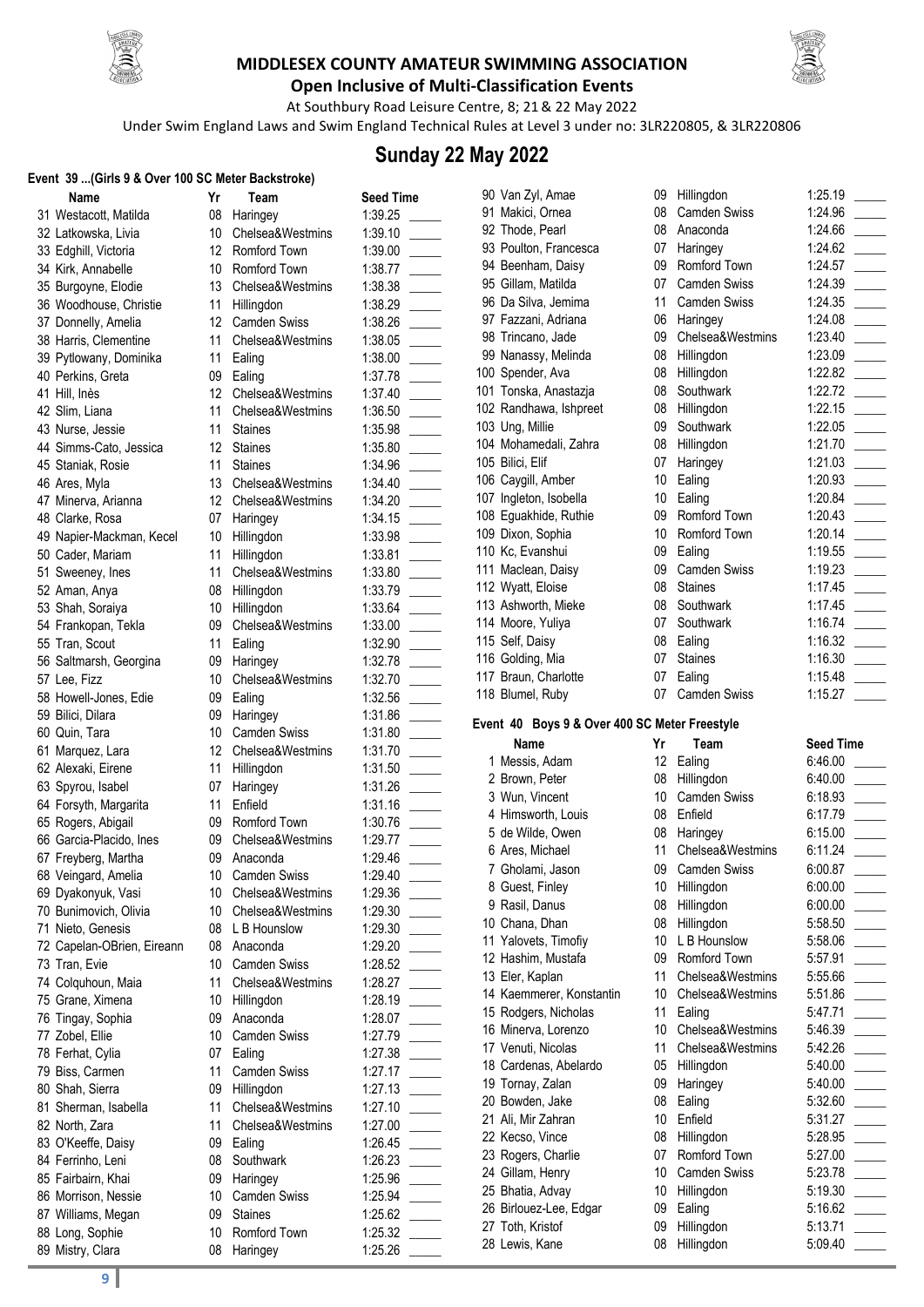



**Open Inclusive of Multi-Classification Events** At Southbury Road Leisure Centre, 8; 21& 22 May 2022

Under Swim England Laws and Swim England Technical Rules at Level 3 under no: 3LR220805, & 3LR220806

### **Sunday 22 May 2022**

|  |  |  |  |  |  |  |  |  | Event 40  (Boys 9 & Over 400 SC Meter Freestyle) |  |
|--|--|--|--|--|--|--|--|--|--------------------------------------------------|--|
|--|--|--|--|--|--|--|--|--|--------------------------------------------------|--|

| Name                | Team            | <b>Seed Time</b> |
|---------------------|-----------------|------------------|
| 29 Ruzicka, Freddie | 07 Ealing       | 5:07.15          |
| 30 Biss. Leon       | 09 Camden Swiss | 4:56.35          |
| 31 Ridard, Luca     | 07 Haringey     | 4:49.53          |

### Event 41 Girls 9 & Over 50 SC Met

| Name                      | Yr              | Team                   | <b>Seed Time</b> |
|---------------------------|-----------------|------------------------|------------------|
| 1 Okbi, Aisha             | 11              | L B Hounslow           | <b>XNT</b>       |
| 2 Hedger, Isabelle        | 13              | <b>Barnet Copthall</b> | 51.96            |
| 3 Cara, Amelia            | 12              | Camden Swiss           | 51.86            |
| 4 Cobby, Ruby             | 12 <sup>°</sup> | Chelsea&Westmins       | 51.20            |
| 5 Magnien, Laetitia       | 13              | Chelsea&Westmins       | 50.70            |
| 6 Riach, Jessica          | 11              | Hillingdon             | 50.00            |
| 7 Tsirides Enaholo, Danae | 11              | <b>Camden Swiss</b>    | 50.00            |
| 8 Karlsen, Isabella       | 12              | Chelsea&Westmins       | 48.85            |
| 9 Chiang, Isabella        | 11              | Camden Swiss           | 48.69            |
| 10 Buckley, Xylina        | 11              | <b>Camden Swiss</b>    | 48.49            |
| 11 Chan, Charlie          | 12              | Camden Swiss           | 48.44            |
| 12 Ge, Jessica            | 12              | Chelsea&Westmins       | 48.34            |
| 13 Wagjiani, Lois         | 13              | Hillingdon             | 47.85            |
| 14 Ursini, Nikol          | 11              | Chelsea&Westmins       | 47.74            |
| 15 Ang, Ashley-Jane       | 12              | <b>Camden Swiss</b>    | 47.52            |
| 16 Agustin, Hazel         | 12 <sup>°</sup> | Chelsea&Westmins       | 47.46            |
| 17 Zhang, Emma            | 11              | Chelsea&Westmins       | 47.32            |
| 18 Sherman, Isabella      | 11              | Chelsea&Westmins       | 47.14            |
| 19 Labrande, Sophia       | 12 <sup>°</sup> | Chelsea&Westmins       | 47.00            |
| 20 Edghill, Victoria      | 12              | Romford Town           | 47.00            |
| 21 Kernkraut, Celia       | 11              | Anaconda               | 46.96            |
| 22 Olson, Annika          | 12 <sup>2</sup> | Chelsea&Westmins       | 46.80            |
| 23 Aman, Anya             | 08              | Hillingdon             | 46.73            |
| 24 Bianco, Martina        | 12              | Chelsea&Westmins       | 46.24            |
| 25 Row, Evelyn            | 12              | Chelsea&Westmins       | 46.19            |
| 26 Perryman, Imogen       | 12 <sup>2</sup> | Chelsea&Westmins       | 45.90            |
| 27 Burgoyne, Elodie       | 13              | Chelsea&Westmins       | 45.83            |
| 28 Simms-Cato, Jessica    | 12              | <b>Staines</b>         | 45.49            |
| 29 Sethi, Aryana          | 12              | Chelsea&Westmins       | 45.40            |
| 30 Booth, Lilac           | 12              | Ealing                 | 45.35            |
| 31 Hunter, Amelia         | 10              | Hillingdon             | 44.22            |
| 32 Nurse, Jessie          | 11              | <b>Staines</b>         | 44.13            |
| 33 Tran, Scout            | 11              | Ealing                 | 44.13            |
| 34 Biss, Carmen           | 11              | <b>Camden Swiss</b>    | 44.12            |
| 35 Allen, Betsy           | 10              | Hillingdon             | 44.10            |
| 36 Ares, Myla             | 13              | Chelsea&Westmins       | 44.08            |
| 37 Sharma, Rhyme          | 10              | Ealing                 | 44.06            |
| 38 Long, Charley          | 12              | Romford Town           | 43.95            |
| 39 Napier-Mackman, Kecel  | 10              | Hillingdon             | 43.64            |
| 40 Cader, Mariam          | 11              | Hillingdon             | 43.54            |
| 41 Harris, Clementine     | 11              | Chelsea&Westmins       | 43.40            |
| 42 Demiri, Lola           | 10              | Romford Town           | 43.35            |
| 43 Sweeney, Ines          | 11              | Chelsea&Westmins       | 43.10            |
| 44 Minerva, Arianna       | 12 <sup>2</sup> | Chelsea&Westmins       | 42.80            |
| 45 Gurney, Morgan         | 12 <sup>°</sup> | <b>Staines</b>         | 42.60            |
| 46 Clarke, Rosa           | 07              | Haringey               | 42.51            |
| 47 Montes-Lopez, Danielle | 06              | Enfield                | 42.46            |
| 48 Perez Guzman, Alysa    | 10              | Ealing                 | 42.31            |
| 49 Shah, Soraiya          | 10              | Hillingdon             | 42.14            |
| 50 Forsyth, Margarita     | 11              | Enfield                | 41.77            |
| 51 Himsworth, Amélie      | 10              | Enfield                | 41.73            |
| 52 Saltmarch Georgina     |                 | 00 Haringey            | 11 10            |

| 31 Ridard, Luca                               | 07              | Haringey               | 4:49.53          |  |
|-----------------------------------------------|-----------------|------------------------|------------------|--|
| 32 Biss, Brandon                              | 05              | <b>Camden Swiss</b>    | 4:33.94          |  |
|                                               |                 |                        |                  |  |
| vent 41 Girls 9 & Over 50 SC Meter Backstroke |                 |                        |                  |  |
| Name                                          | Yr              | Team                   | <b>Seed Time</b> |  |
| 1 Okbi, Aisha                                 | 11              | L B Hounslow           | <b>XNT</b>       |  |
| 2 Hedger, Isabelle                            | 13              | <b>Barnet Copthall</b> | 51.96            |  |
| 3 Cara, Amelia                                | 12.             | <b>Camden Swiss</b>    | 51.86            |  |
| 4 Cobby, Ruby                                 | 12              | Chelsea&Westmins       | 51.20            |  |
| 5 Magnien, Laetitia                           | 13              | Chelsea&Westmins       | 50.70            |  |
| 6 Riach, Jessica                              | 11              | Hillingdon             | 50.00            |  |
| 7 Tsirides Enaholo, Danae                     | 11              | <b>Camden Swiss</b>    | 50.00            |  |
| 8 Karlsen, Isabella                           | 12              | Chelsea&Westmins       | 48.85            |  |
| 9 Chiang, Isabella                            | 11              | <b>Camden Swiss</b>    | 48.69            |  |
| 10 Buckley, Xylina                            | 11              | <b>Camden Swiss</b>    | 48.49            |  |
| 11 Chan, Charlie                              | 12              | <b>Camden Swiss</b>    | 48.44            |  |
| 12 Ge, Jessica                                | 12              | Chelsea&Westmins       | 48.34            |  |
| 13 Wagjiani, Lois                             | 13              | Hillingdon             | 47.85            |  |
| 14 Ursini, Nikol                              | 11              | Chelsea&Westmins       | 47.74            |  |
| 15 Ang, Ashley-Jane                           | 12              | <b>Camden Swiss</b>    | 47.52            |  |
|                                               | 12              | Chelsea&Westmins       | 47.46            |  |
| 16 Agustin, Hazel                             | 11              | Chelsea&Westmins       |                  |  |
| 17 Zhang, Emma                                |                 | Chelsea&Westmins       | 47.32            |  |
| 18 Sherman, Isabella                          | 11              |                        | 47.14            |  |
| 19 Labrande, Sophia                           | 12              | Chelsea&Westmins       | 47.00            |  |
| 20 Edghill, Victoria                          | 12              | Romford Town           | 47.00            |  |
| 21 Kernkraut, Celia                           | 11              | Anaconda               | 46.96            |  |
| 22 Olson, Annika                              | 12              | Chelsea&Westmins       | 46.80            |  |
| 23 Aman, Anya                                 | 08              | Hillingdon             | 46.73            |  |
| 24 Bianco, Martina                            | 12              | Chelsea&Westmins       | 46.24            |  |
| 25 Row, Evelyn                                | 12              | Chelsea&Westmins       | 46.19            |  |
| 26 Perryman, Imogen                           | 12              | Chelsea&Westmins       | 45.90            |  |
| 27 Burgoyne, Elodie                           | 13              | Chelsea&Westmins       | 45.83            |  |
| 28 Simms-Cato, Jessica                        | 12              | <b>Staines</b>         | 45.49            |  |
| 29 Sethi, Aryana                              | 12              | Chelsea&Westmins       | 45.40            |  |
| 30 Booth, Lilac                               | 12              | Ealing                 | 45.35            |  |
| 31 Hunter, Amelia                             | 10              | Hillingdon             | 44.22            |  |
| 32 Nurse, Jessie                              | 11              | Staines                | 44.13            |  |
| 33 Tran, Scout                                | 11              | Ealing                 | 44.13            |  |
| 34 Biss, Carmen                               | 11              | <b>Camden Swiss</b>    | 44.12            |  |
| 35 Allen, Betsy                               |                 | 10 Hillingdon          | 44.10            |  |
| 36 Ares, Myla                                 | 13              | Chelsea&Westmins       | 44.08            |  |
| 37 Sharma, Rhyme                              | 10              | Ealing                 | 44.06            |  |
| 38 Long, Charley                              | 12 <sup>°</sup> | Romford Town           | 43.95            |  |
| 39 Napier-Mackman, Kecel                      | 10              | Hillingdon             | 43.64            |  |
| 40 Cader, Mariam                              | 11              | Hillingdon             | 43.54            |  |
| 41 Harris, Clementine                         | 11              | Chelsea&Westmins       | 43.40            |  |
| 42 Demiri, Lola                               | 10              | Romford Town           | 43.35            |  |
| 43 Sweeney, Ines                              | 11              | Chelsea&Westmins       | 43.10            |  |
| 44 Minerva, Arianna                           | 12              | Chelsea&Westmins       | 42.80            |  |
| 45 Gurney, Morgan                             | 12              | <b>Staines</b>         | 42.60            |  |
| 46 Clarke, Rosa                               | 07              | Haringey               | 42.51            |  |
| 47 Montes-Lopez, Danielle                     | 06              | Enfield                | 42.46            |  |
| 48 Perez Guzman, Alysa                        | 10              | Ealing                 | 42.31            |  |
| 49 Shah, Soraiya                              | 10              | Hillingdon             | 42.14            |  |
| 50 Forsyth, Margarita                         | 11              | Enfield                | 41.77            |  |
| 51 Himsworth, Amélie                          | 10              | Enfield                | 41.73            |  |
| 52 Saltmarsh, Georgina                        | 09              | Haringey               | 41.49            |  |
|                                               |                 |                        |                  |  |

|                                       | lime        | 53       | F                |
|---------------------------------------|-------------|----------|------------------|
| 5<br>5<br>3                           |             | 54       | N                |
|                                       |             | 55<br>56 | C<br>A           |
| 4                                     |             | 57       | G                |
|                                       |             | 58       | F                |
|                                       |             | 59       | T                |
|                                       | <b>Time</b> | 60       | L                |
|                                       |             | 61       | Z                |
|                                       |             | 62       | L                |
|                                       |             | 63       | N                |
|                                       |             | 64       | N                |
|                                       |             | 65       | S                |
|                                       |             | 66       | T                |
|                                       |             | 67       | V                |
|                                       |             | 68       | $\mathsf{C}$     |
|                                       |             | 69       | V<br>F<br>N      |
|                                       |             | 70       |                  |
|                                       |             | 71       |                  |
|                                       |             | 72       | A<br>H           |
|                                       |             | 73       |                  |
|                                       |             | 74       | V                |
|                                       |             | 75       | $\mathsf{C}$     |
|                                       |             | 76       | B                |
|                                       |             | 77       | A                |
|                                       |             | 78<br>79 |                  |
|                                       |             | 80       |                  |
| 4 5 4 2 3 2 4 0 0 3 3 4 9 0 3 9 0 5 2 |             | 81       | N<br>F<br>F<br>F |
|                                       |             | 82       | S                |
|                                       |             | 83       | F                |
|                                       |             | 84       | T                |
|                                       |             | 85       | $\mathsf{C}$     |
|                                       |             | 86       | N                |
|                                       |             | 87       | L                |
|                                       |             | 88       | C                |
|                                       |             | 89       | L<br>N           |
|                                       |             | 90       |                  |
|                                       |             | 91       | S                |
| 3                                     |             | 92       | A                |
| 3                                     |             | 93       | $\vdash$         |
|                                       |             | 94       | G                |
|                                       |             | 95       | Ţ                |
| 2 )<br>3 )<br>5 )<br>4                |             | 96       | F                |
|                                       |             | 97       | B                |
|                                       |             | 98<br>99 | A<br>U           |
| 4                                     |             | 100      | N                |
|                                       |             | 101      | $\mathsf{C}$     |
|                                       |             | 102      | R                |
|                                       |             | 103      | N                |
| ว<br>5<br>ว<br>ว                      |             | 104      | F                |
|                                       |             | 105      | Ν                |
| 1                                     |             | 106      | N                |
| $\hat{c}$                             |             | 107      | B                |
| 1                                     |             | 108      | Ir               |
| 4                                     |             | 109      | F                |
| $\overline{1}$                        |             | 110      | F                |
| 3                                     |             | 111      | K                |

Freyberg, Martha 209 Farquez, Lara **12** 35 Donnelly, Amelia Camaden Swiss 42 56 Alexaki, Eirene 11 Hillingdon 41.15 \_\_\_\_\_ Ferhat, Cylia **19.91 19.91 19.91 19.91 19.91 19.91 19.91 19.91 19.91 19.91 19.91 19.91 19.91 19.91 19.91 19.91 19.91 19.91 19.91 19.91 19.91 19.91 19.91 19.91 19.91 19.91 19.91 19.91 19.91 19.91 19.91 19.91 19.91 19.91 19.** Fa-Dambron, Audrey 81. ister, Ruby **07** 61 Zobel, Ellie 10 Camden Swiss 40.74 \_\_\_\_\_ 63 Morrison, Nessie 610. kaydenov, Alexia comedia 08 Spyrou, Isabel 07 Fonska, Anastazia  $^{60}$ Villiams, Megan 609 and Cambridge Cambridge Swiss 40.33 and Swiss 40.33 and Swiss 40.33 and Swiss 40.33 and Swiss 40.33 and Swiss Vilcock, Nia  $^{08}$ Ferrinho, Leni **08 The Vorth, Zara** 20.000  $\frac{11}{2}$ 12 Akarli, Mina Camaden Swiss 39.91 Akarli, Mina Swiss 39.91 Akarli, 1988. Fovell, Dana **19.75 and 39.75 and 39.75 and 39.75 and 3** an Zyl, Amae 09. 25 Capelan-OBrien, Eireann anac 3unimovich, Olivia 10 17 Al Faisal, Hissah 199 Vanassy, Melinda 198.40 Fairbairn, Khai 199.40 anns 109.40 anns 109.40 anns 109.40 anns 109.40 anns 109.40 anns 109.40 anns 109.40 ann Poulton, Francesca 07 Reder, Lilianna and an Bounslow 308. Shah, Sierra 199.15 09. Rodgers, Emilia **20.08 a.**09 **184 Thode, Pearl 188.99 28.99 Analysis** 20 Colquhoun, Maia amamny 311 Aistry, Clara **38.84 and 38.84 and 38.84 and 38.84 and 38.84 and 38.84 and 38.84 and 38.84 and 38.84 and 38.84 a** Ing, Maisie 28.83 and 38.83 and 38.83 and 38.83 and 38.83 and 38.83 and 38.83 and 38.83 and 38.83 and 38.83 an a Silva, Jemima ang isang 31 ong, Sophie 10 99 Macintyre, Grace 199<br>198.509 bender. Ava Spender, Ava Alieva, Naz  $09$ Hovell, Tamar 10 31 Billam, Matilda **38.12 Land Swiss 38.12 Land Swiss 38.12** Trincano, Jade 09 Pogers, Abigail 69.09 99 Bavishi, Shreya 1 Faisal, Maya Chelsea Bassar erg, Millie 1998 and 37.76 and 37.76 and 37.76 and 37.76 and 37.76 and 37.76 and 37.76 and 37.76 and 37.76 and 10 Mohamedali, Zahra  $108$ aygill, Amber 10 Randhawa, Ishpreet 08 103 Moore, Yuliya 107 Fazzani, Adriana  $106$ 105 Makici, Ornea Camaden Swiss 36.70 and Swiss 36.70 and Swiss 36.70 and Swiss 36.70 and Swiss 36.70 and Swis 1aclean, Daisy 69.58 109 Beenham, Daisy and Seenham, Daisy ngleton, Isobella 10 Ruzzaman, Ruby 10  $Riach, Rebecca$  09 111 Kc, Evanshui 1112 aastad 36.31 aastad 36.31 aastad 36.31 aastad 36.31 aastad 36.31 aastad 36.31 aastad 36. 112 Dixon, Sophia 10

| 53 Freyberg, Martna        | UY.             | Anaconda            | 41.47 |  |
|----------------------------|-----------------|---------------------|-------|--|
| 54 Marquez, Lara           | 12              | Chelsea&Westmins    | 41.40 |  |
| 55 Donnelly, Amelia        | 12              | <b>Camden Swiss</b> | 41.19 |  |
| 56 Alexaki, Eirene         | 11              | Hillingdon          | 41.15 |  |
| 57 Garcia-Placido, Ines    | 09              | Chelsea&Westmins    | 40.92 |  |
| 58 Ferhat, Cylia           | 07              | Ealing              | 40.91 |  |
| 59 Ta-Dambron, Audrey      | 81              | Southwark           | 40.88 |  |
|                            | 07              | Enfield             |       |  |
| 60 Lister, Ruby            |                 |                     | 40.82 |  |
| 61 Zobel, Ellie            | 10              | <b>Camden Swiss</b> | 40.74 |  |
| 62 Lee, Fizz               | 10              | Chelsea&Westmins    | 40.55 |  |
| 63 Morrison, Nessie        | 10              | <b>Camden Swiss</b> | 40.50 |  |
| 64 Naydenov, Alexia        | 08              | Chelsea&Westmins    | 40.47 |  |
| 65 Spyrou, Isabel          | 07              | Haringey            | 40.45 |  |
| 66 Tonska, Anastazja       | 08              | Southwark           | 40.40 |  |
| 67 Williams, Megan         | 09              | <b>Staines</b>      | 40.35 |  |
| 68 Quin, Tara              | 10              | Camden Swiss        | 40.33 |  |
| 69 Wilcock, Nia            | 08              | Enfield             | 40.08 |  |
| 70 Ferrinho, Leni          | 08              | Southwark           | 40.05 |  |
|                            | 11              | Chelsea&Westmins    | 40.00 |  |
| 71 North, Zara             |                 |                     |       |  |
| 72 Akarli, Mina            | 08              | <b>Camden Swiss</b> | 39.91 |  |
| 73 Hovell, Dana            | 08              | Ealing              | 39.75 |  |
| 74 Van Zyl, Amae           | 09              | Hillingdon          | 39.62 |  |
| 75 Capelan-OBrien, Eireann | 08              | Anaconda            | 39.61 |  |
| 76 Bunimovich, Olivia      | 10              | Chelsea&Westmins    | 39.61 |  |
| 77 Al Faisal, Hissah       | 09              | Chelsea&Westmins    | 39.60 |  |
| 78 Nanassy, Melinda        | 08              | Hillingdon          | 39.40 |  |
| 79 Fairbairn, Khai         | 09              | Haringey            | 39.40 |  |
| 80 Poulton, Francesca      | 07              | Haringey            | 39.27 |  |
| 81 Reder, Lilianna         | 08              | L B Hounslow        | 39.16 |  |
| 82 Shah, Sierra            | 09              | Hillingdon          | 39.15 |  |
|                            | 09              |                     | 39.06 |  |
| 83 Rodgers, Emilia         |                 | Ealing              |       |  |
| 84 Thode, Pearl            | 08              | Anaconda            | 38.99 |  |
| 85 Colquhoun, Maia         | 11              | Chelsea&Westmins    | 38.91 |  |
| 86 Mistry, Clara           | 08              | Haringey            | 38.84 |  |
| 87 Ling, Maisie            | 08              | Fnfield             | 38.83 |  |
| 88 Da Silva, Jemima        | 11              | <b>Camden Swiss</b> | 38.76 |  |
| 89 Long, Sophie            | 10 <sup>°</sup> | Romford Town        | 38.68 |  |
| 90 Macintyre, Grace        | 09              | Ealing              | 38.58 |  |
| 91 Spender, Ava            | 08              | Hillingdon          | 38.51 |  |
| 92 Alieva, Naz             |                 | 09 Enfield          | 38.47 |  |
| 93 Hovell, Tamar           | 10              | Ealing              | 38.20 |  |
| 94 Gillam, Matilda         | 07              | Camden Swiss        | 38.12 |  |
|                            | 09              | Chelsea&Westmins    | 38.10 |  |
| 95 Trincano, Jade          |                 |                     |       |  |
| 96 Rogers, Abigail         | 09              | Romford Town        | 38.05 |  |
| 97 Bavishi, Shreya         | 09              | Haringey            | 37.94 |  |
| 98 Al Faisal, Maya         | 09              | Chelsea&Westmins    | 37.90 |  |
| 99 Ung, Millie             | 09              | Southwark           | 37.76 |  |
| 00 Mohamedali, Zahra       | 08              | Hillingdon          | 37.61 |  |
| 01 Caygill, Amber          | 10              | Ealing              | 37.16 |  |
| 02 Randhawa, Ishpreet      | 08              | Hillingdon          | 37.00 |  |
| 03 Moore, Yuliya           | 07              | Southwark           | 36.98 |  |
| 04 Fazzani, Adriana        | 06              | Haringey            | 36.81 |  |
| 05 Makici, Ornea           | 08              | Camden Swiss        | 36.70 |  |
| 06 Maclean, Daisy          | 09              | Camden Swiss        | 36.58 |  |
| 07 Beenham, Daisy          | 09              | Romford Town        | 36.56 |  |
|                            |                 |                     |       |  |
| 08 Ingleton, Isobella      | 10              | Ealing              | 36.55 |  |
| 09 Ruzzaman, Ruby          | 10              | Camden Swiss        | 36.49 |  |
| 10 Riach, Rebecca          | 09              | Hillingdon          | 36.45 |  |
| 11 Kc, Evanshui            | 09              | Ealing              | 36.31 |  |
| 12 Dixon, Sophia           | 10              | Romford Town        | 35.89 |  |
|                            |                 |                     |       |  |

**10**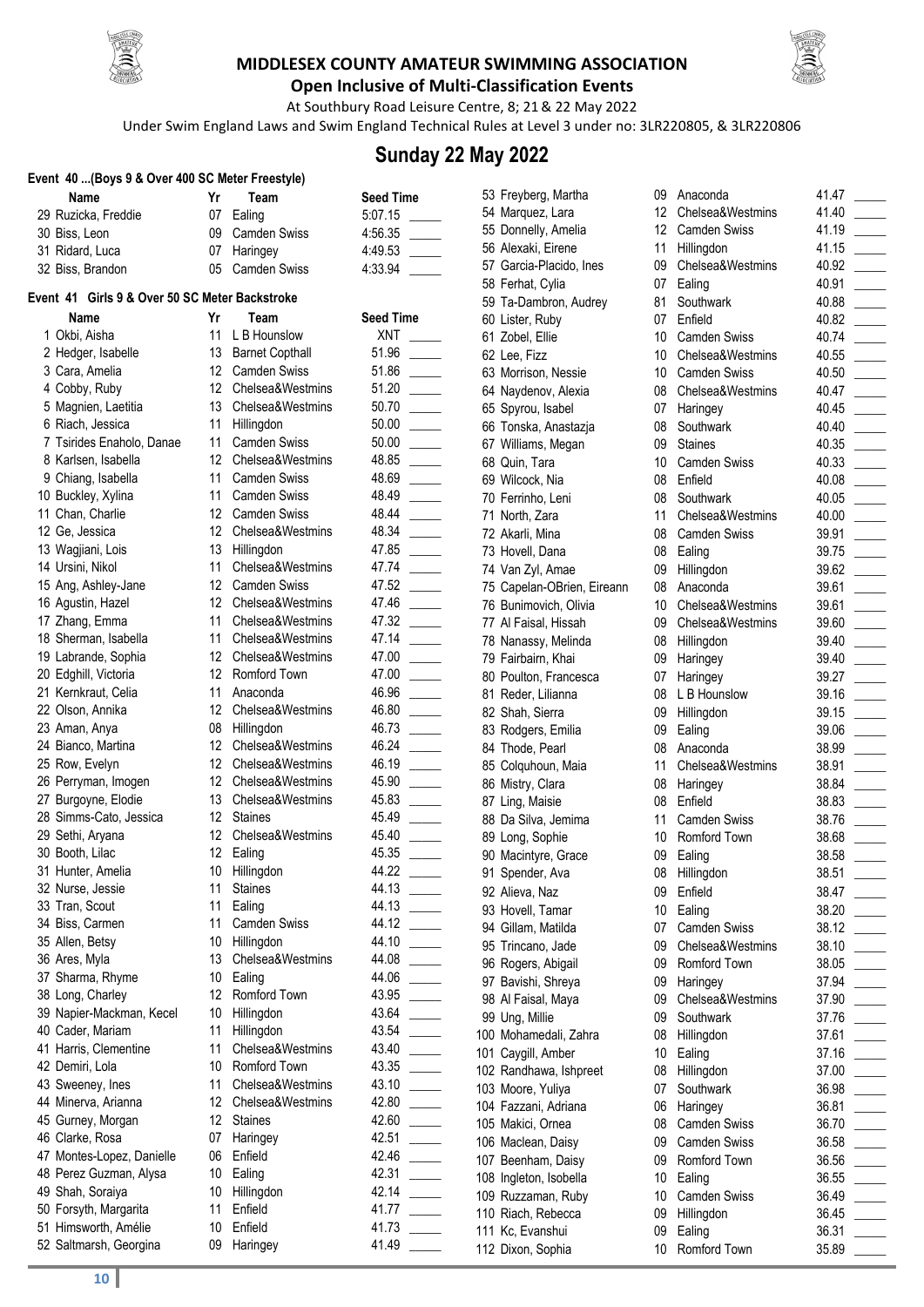



**Open Inclusive of Multi-Classification Events** At Southbury Road Leisure Centre, 8; 21& 22 May 2022

Under Swim England Laws and Swim England Technical Rules at Level 3 under no: 3LR220805, & 3LR220806

### **Sunday 22 May 2022**

| Event 41  (Girls 9 & Over 50 SC Meter Backstroke)     |                 |                          |                    |
|-------------------------------------------------------|-----------------|--------------------------|--------------------|
| Name                                                  | Yr              | Team                     | <b>Seed Time</b>   |
| 113 Ashworth, Mieke                                   | 08              | Southwark                | 35.54              |
| 114 Whiting, Hilda                                    | 07              | Anaconda                 | 35.30              |
| 115 Wyatt, Eloise                                     | 08              | <b>Staines</b>           | 35.26              |
| 116 Braun, Charlotte                                  | 07              | Ealing                   | 35.05              |
| 117 Blumel, Ruby                                      | 07              | <b>Camden Swiss</b>      | 34.90              |
| 118 Golding, Mia                                      | 07              | <b>Staines</b>           | 34.90              |
| 119 Self, Daisy                                       | 08              | Ealing                   | 34.90              |
|                                                       |                 |                          |                    |
| Event 42 Boys 9 & Over 200 SC Meter Butterfly<br>Name | Yr              | Team                     | <b>Seed Time</b>   |
| 1 Cronin, Dillan                                      | 10              | Romford Town             | 4:25.78            |
| 2 Howard, Jesse                                       | 10              | Romford Town             | 3:55.75            |
| 3 Bowles, Osian                                       | 11              | Anaconda                 | 3:42.79            |
| 4 Minerva, Lorenzo                                    |                 | 10 Chelsea&Westmins      | 3:35.20            |
| 5 Augustine, Daniel                                   | 10              | Chelsea&Westmins         | 3:25.00            |
| 6 Cinquegrana, Ciaran                                 | 09              | <b>Staines</b>           | 3:23.73            |
| 7 Thanassoulas, Alexander                             | 11              | <b>Camden Swiss</b>      | 3:23.03            |
| 8 Yalovets, Timofiy                                   | 10              | L B Hounslow             | 3:22.01            |
| 9 Mathers, Finn                                       | 11              | <b>Camden Swiss</b>      | 3:20.43            |
| 10 Ares, Michael                                      | 11              | Chelsea&Westmins         | 3:20.11            |
| 11 Das, Arun                                          | 08              | Chelsea&Westmins         | 3:10.50            |
| 12 Hitchcock, Malachy                                 | 08              | <b>Camden Swiss</b>      | 2:53.50            |
| 13 May, Andrew                                        | 07              | Hillingdon               | 2:50.00            |
| 14 Howard, Sam                                        | 07              | Romford Town             | 2:42.83            |
|                                                       |                 |                          |                    |
| Event 43 Girls 9 & Over 100 SC Meter IM               |                 |                          |                    |
| Name                                                  | Yr              | Team                     | <b>Seed Time</b>   |
| 1 Burgoyne, Elodie                                    | 13              | Chelsea&Westmins         | 1:51.15            |
| 2 Basile, Elisabetta                                  | 12              | Chelsea&Westmins         | 1:50.70            |
| 3 Simms-Cato, Jessica                                 | 12              | <b>Staines</b>           | 1:48.12            |
| 4 Ang, Ashley-Jane                                    | 12 <sup>°</sup> | <b>Camden Swiss</b>      | 1:47.57            |
| 5 Long, Charley                                       | 12              | Romford Town             | 1:47.06            |
| 6 Hedger, Isabelle                                    | 13              | <b>Barnet Copthall</b>   | 1:47.02            |
| 7 Ge, Jessica                                         | 12              | Chelsea&Westmins         | 1:46.00            |
| 8 Riach, Jessica<br>9 Randhawa, Antaara               | 11<br>11        | Hillingdon               | 1:45.00<br>1:45.00 |
| 10 Wagjiani, Lois                                     | 13              | Hillingdon<br>Hillingdon | 1:45.00            |
|                                                       | 13              | Chelsea&Westmins         | 1:45.00            |
| 11 MacGloin, Lotus<br>12 Cozzi Rueda, Ambra           | 13              | Ealing                   | 1:45.00            |
| 13 Perryman, Imogen                                   | 12 <sup>2</sup> | Chelsea&Westmins         | 1:44.97            |
| 14 Forsyth, Margarita                                 | 11              | Enfield                  | 1:43.40            |
| 15 Ares, Myla                                         | 13              | Chelsea&Westmins         | 1:43.06            |
| 16 Booth, Lilac                                       | 12              | Ealing                   | 1:42.25            |
| 17 Chan, Charlie                                      | 12              | Camden Swiss             | 1:41.90            |
| 18 Zhang, Emma                                        | 11              | Chelsea&Westmins         | 1:41.84            |
| 19 Trunkfield, Lara                                   | 11              | <b>Camden Swiss</b>      | 1:41.36            |
| 20 Pung, Jacqueline                                   | 84              | Southwark                | 1:40.88            |
| 21 Marquez, Lara                                      | 12              | Chelsea&Westmins         | 1:40.77            |
| 22 Minerva, Arianna                                   | 12              | Chelsea&Westmins         | 1:40.23            |
| 23 Sweeney, Ines                                      | 11              | Chelsea&Westmins         | 1:40.04            |
| 24 Shah, Soraiya                                      | 10              | Hillingdon               | 1:40.00            |
| 25 Mepani, Vaari                                      | 10              | Hillingdon               | 1:40.00            |
| 26 Agustin, Hazel                                     | 12              | Chelsea&Westmins         | 1:40.00            |
| 27 Cobby, Ruby                                        | 12              | Chelsea&Westmins         | 1:40.00            |
| 28 Sherman, Isabella                                  | 11              | Chelsea&Westmins         | 1:39.84            |
| 29 Kuzak, Julia                                       | 12              | Hillingdon               | 1:39.57            |
| 30 Swift, Ella                                        | 10              | Ealing                   | 1:39.53            |
| 31 Williams, Ania                                     | 11              | <b>Camden Swiss</b>      | 1:39.37            |
| 32 Asmerom, Elilta                                    | 11              | Chelsea&Westmins         | 1:39.30            |
| 33 Montes-Lopez, Danielle                             | 06              | Enfield                  | 1:38.80            |

| 34 Alexaki, Eirene           |
|------------------------------|
| 35 Nurse, Jessie             |
|                              |
| 36 Sharma, Rhyme             |
| 37 Chiang, Isabella          |
| 38 Staniak, Rosie            |
| 39 Gurney, Morgan            |
| 40 Guyver, Gracie            |
| 41 Clarke, Rosa              |
| 42 Webster, Emilia           |
| 43 Olson, Annika             |
| 44 Perkins, Greta            |
| 45 Harris, Clementine        |
| 46 Huynh, Grace              |
|                              |
| 47 Slim, Liana               |
| 48 Van Zyl, Amae             |
| 49 Nieto, Genesis            |
| 50 Bilici, Dilara            |
| 51 Williams, Megan           |
| 52 Perez Guzman, Alysa       |
| 53 Blumel, Maggie            |
| 54 Wojtala, Marianna         |
| 55 Donnelly, Amelia          |
| 56 Freyberg, Martha          |
| 57 Tran, Evie                |
| 58 Smither, Miranda          |
|                              |
| 59 Garcia-Placido, Ines      |
| 60 Macintyre, Grace          |
| 61 Wilcock, Nia              |
| 62 North, Zara               |
| 63 Ferhat, Cylia             |
| 64 Lee, Fizz                 |
| 65 Bunimovich, Olivia        |
| 66 Fairbairn, Khai           |
| 67 Ralph Sargent, Elizabeth  |
| 68 Van't Hoogerhuijs, Tallul |
| 69 Alieva, Naz               |
| 70 Da Silva, Jemima          |
| 71 Beenham, Daisy            |
|                              |
| 72 Al Faisal, Hissah         |
| 73 Hovell, Dana              |
| 74 Fazzani, Adriana          |
| 75 Rodgers, Emilia           |
| 76 Dyakonyuk, Vasi           |
| 77 Poulton, Francesca        |
| 78 Thode, Pearl              |
| 79 wun, Katy                 |
| 80 Gillam, Matilda           |
| 81 Mistry, Clara             |
| 82 Colquhoun, Maia           |
|                              |
| 83 Spyrou, Isabel            |
| 84 Dixon, Sophia             |
| 85 Capelan-OBrien, Eireanr   |
| 86 Al Faisal, Maya           |
| 87 Rogers, Abigail           |
| 88 Sennis, Eve               |
| 89 Bilici, Elif              |
| 90 Long, Sophie              |
| 91 Hovell, Tamar             |
| 92 Ruzzaman, Ruby            |
| 93 White, Amelie             |
|                              |

| 34 Alexaki, Eirene             | 11              | Hillingdon          | 1:38.41 |  |
|--------------------------------|-----------------|---------------------|---------|--|
| 35 Nurse, Jessie               | 11              | <b>Staines</b>      | 1:38.25 |  |
| 36 Sharma, Rhyme               | 10              | Ealing              | 1:37.62 |  |
| 37 Chiang, Isabella            | 11              | <b>Camden Swiss</b> | 1:37.56 |  |
| 38 Staniak, Rosie              | 11              | <b>Staines</b>      | 1:37.53 |  |
| 39 Gurney, Morgan              | 12              | <b>Staines</b>      | 1:36.97 |  |
| 40 Guyver, Gracie              | 10              | <b>Camden Swiss</b> | 1:36.50 |  |
| 41 Clarke, Rosa                | 07              | Haringey            | 1:36.09 |  |
| 42 Webster, Emilia             | 13              | Chelsea&Westmins    | 1:35.90 |  |
| 43 Olson, Annika               | 12              | Chelsea&Westmins    | 1:35.60 |  |
| 44 Perkins, Greta              | 09              | Ealing              | 1:35.44 |  |
| 45 Harris, Clementine          | 11              | Chelsea&Westmins    | 1:35.31 |  |
| 46 Huynh, Grace                | 10              | <b>Camden Swiss</b> | 1:35.24 |  |
| 47 Slim, Liana                 | 11              | Chelsea&Westmins    | 1:35.20 |  |
| 48 Van Zyl, Amae               | 09              | Hillingdon          | 1:35.08 |  |
| 49 Nieto, Genesis              | 08              | L B Hounslow        | 1:34.97 |  |
| 50 Bilici, Dilara              | 09              | Haringey            | 1:34.47 |  |
| 51 Williams, Megan             | 09              | <b>Staines</b>      | 1:34.27 |  |
| 52 Perez Guzman, Alysa         | 10              | Ealing              | 1:33.44 |  |
| 53 Blumel, Maggie              | 10              | <b>Camden Swiss</b> | 1:32.84 |  |
| 54 Wojtala, Marianna           | 10              | Ealing              | 1:32.84 |  |
| 55 Donnelly, Amelia            | 12              | Camden Swiss        | 1:32.29 |  |
| 56 Freyberg, Martha            | 09              | Anaconda            | 1:32.20 |  |
| 57 Tran, Evie                  | 10 <sup>°</sup> | <b>Camden Swiss</b> | 1:31.75 |  |
| 58 Smither, Miranda            | 06              | Enfield             | 1:31.60 |  |
| 59 Garcia-Placido, Ines        | 09              | Chelsea&Westmins    | 1:31.12 |  |
| 60 Macintyre, Grace            | 09              | Ealing              | 1:30.85 |  |
| 61 Wilcock, Nia                | 08              | Enfield             | 1:29.91 |  |
| 62 North, Zara                 | 11              | Chelsea&Westmins    | 1:29.75 |  |
| 63 Ferhat, Cylia               | 07              | Ealing              | 1:29.75 |  |
| 64 Lee, Fizz                   | 10              | Chelsea&Westmins    | 1:29.46 |  |
| 65 Bunimovich, Olivia          | 10              | Chelsea&Westmins    | 1:29.45 |  |
| 66 Fairbairn, Khai             | 09              | Haringey            | 1:29.38 |  |
| 67 Ralph Sargent, Elizabeth    | 11              | Chelsea&Westmins    | 1:29.30 |  |
| 68 Van't Hoogerhuijs, Tallulah | 10 <sup>°</sup> | <b>Staines</b>      | 1:28.78 |  |
| 69 Alieva, Naz                 | 09              | Enfield             | 1:28.70 |  |
| 70 Da Silva, Jemima            | 11              | <b>Camden Swiss</b> | 1:28.47 |  |
| 71 Beenham, Daisy              | 09              | Romford Town        | 1:28.38 |  |
| 72 Al Faisal, Hissah           | 09              | Chelsea&Westmins    | 1:28.30 |  |
|                                |                 |                     |         |  |
| 73 Hovell, Dana                | 08              | Ealing              | 1:28.29 |  |
| 74 Fazzani, Adriana            | 06              | Haringey            | 1:28.17 |  |
| 75 Rodgers, Emilia             | 09              | Ealing              | 1:27.97 |  |
| 76 Dyakonyuk, Vasi             | 10              | Chelsea&Westmins    | 1:27.88 |  |
| 77 Poulton, Francesca          | 07              | Haringey            | 1:27.51 |  |
| 78 Thode, Pearl                | 08              | Anaconda            | 1:27.27 |  |
| 79 wun, Katy                   | 09              | Camden Swiss        | 1:27.07 |  |
| 80 Gillam, Matilda             | 07              | Camden Swiss        | 1:25.92 |  |
| 81 Mistry, Clara               | 08              | Haringey            | 1:25.91 |  |
| 82 Colquhoun, Maia             | 11              | Chelsea&Westmins    | 1:25.04 |  |
| 83 Spyrou, Isabel              | 07              | Haringey            | 1:25.00 |  |
| 84 Dixon, Sophia               | 10              | Romford Town        | 1:24.92 |  |
| 85 Capelan-OBrien, Eireann     | 08              | Anaconda            | 1:24.81 |  |
| 86 Al Faisal, Maya             | 09              | Chelsea&Westmins    | 1:24.45 |  |
| 87 Rogers, Abigail             | 09              | Romford Town        | 1:23.00 |  |
| 88 Sennis, Eve                 | 08              | Ealing              | 1:22.92 |  |
| 89 Bilici, Elif                | 07              | Haringey            | 1:22.82 |  |
| 90 Long, Sophie                | 10              | Romford Town        | 1:22.67 |  |
| 91 Hovell, Tamar               | 10              | Ealing              | 1:22.53 |  |
| 92 Ruzzaman, Ruby              | 10              | Camden Swiss        | 1:22.35 |  |
| 93 White, Amelie               | 05              | Camden Swiss        | 1:22.32 |  |